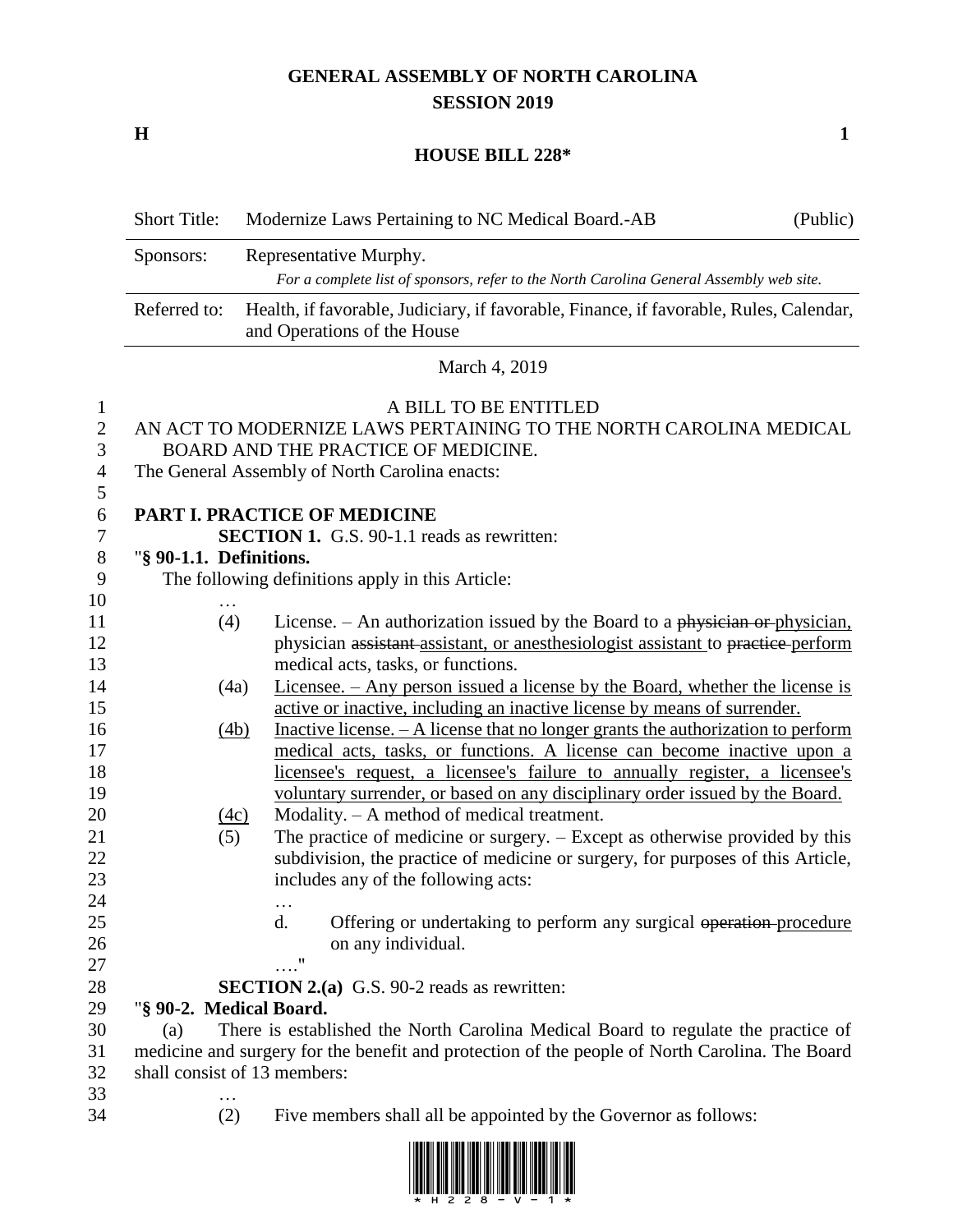|         |                       | <b>General Assembly Of North Carolina</b>                                                            | <b>Session 2019</b> |
|---------|-----------------------|------------------------------------------------------------------------------------------------------|---------------------|
|         |                       |                                                                                                      |                     |
|         |                       | One shall be a duly licensed physician who is a doctor of esteopathy<br>e.                           |                     |
|         |                       | osteopathic medicine or a full-time faculty member of one of the                                     |                     |
|         |                       | medical schools in North Carolina who utilizes integrative medicine                                  |                     |
|         |                       | in that person's clinical practice, as recommended by the Review Panel                               |                     |
|         |                       | pursuant to G.S. 90-3.                                                                               |                     |
|         | $\ldots$ "            |                                                                                                      |                     |
|         |                       | <b>SECTION 2.(b)</b> Section 2.(a) is effective on October 31, 2019.                                 |                     |
|         |                       | <b>SECTION 2.(c)</b> G.S. 90-2(d) reads as rewritten:                                                |                     |
| " $(d)$ |                       | Any member of the Board may be removed from office by the Governor for good                          |                     |
|         |                       | cause shown. Any vacancy in the physician, physician assistant, or nurse practitioner                |                     |
|         |                       | membership of the Board shall be filled for the period of the unexpired term by the Governor         |                     |
|         |                       | from a list submitted by the Review Panel pursuant to $G.S. 90-3$ except as provided in              |                     |
|         |                       | G.S. 90-2(a)(2)a.-G.S. 90-3. Any vacancy in the public membership of the Board shall be filled       |                     |
|         |                       | by the appropriate appointing authority for the unexpired term."                                     |                     |
|         |                       | <b>SECTION 3.</b> G.S. 90-3 reads as rewritten:                                                      |                     |
|         |                       | "§ 90-3. Review Panel recommends certain Board members; criteria for recommendations.                |                     |
| (a)     |                       | There is created a Review Panel to review all applicants for the physician positions,                |                     |
|         |                       | the physician assistant position, and the nurse practitioner position on the Board except as         |                     |
|         |                       | provided in G.S. $90-2(a)(2)a$ . Board. The Review Panel shall consist of nine members, including    |                     |
|         |                       | four from the Medical Society, one from the Old North State Medical Society, one from the North      |                     |
|         |                       | Carolina Osteopathic Medical Association, one from the North Carolina Academy of Physician           |                     |
|         |                       | Assistants, one from the North Carolina Nurses Association Council of Nurse Practitioners, and       |                     |
|         |                       | one public member currently serving on the Board. All physicians, physician assistants, and nurse    |                     |
|         |                       | practitioners serving on the Review Panel shall be actively practicing in North Carolina.            |                     |
|         |                       | The Review Panel shall contract for the independent administrative services needed to                |                     |
|         |                       | complete its functions and duties. The Board shall provide funds to pay the reasonable cost for      |                     |
|         |                       | the administrative services of the Review Panel. The Board shall convene the initial meeting of      |                     |
|         |                       | the Review Panel. The Review Panel shall elect a chair, and all subsequent meetings shall be         |                     |
|         |                       | convened by the Review Panel.                                                                        |                     |
|         |                       | The Governor shall appoint Board members as provided in G.S. 90-2. The Review Panel shall            |                     |
|         |                       | attempt to make its recommendations to the Governor reflect the composition of the State with        |                     |
|         |                       | regard to gender, ethnic, racial, and age composition.                                               |                     |
|         |                       | The Review Panel and its members and staff shall not be held liable in any civil or criminal         |                     |
|         |                       | proceeding for exercising, in good faith, the powers and duties authorized by law.                   |                     |
| (b)     |                       | To be considered qualified for a physician position, the physician assistant position,               |                     |
|         |                       | or nurse practitioner position on the Board, an applicant shall meet each of the following criteria: |                     |
|         |                       |                                                                                                      |                     |
|         | (9)                   | Indicate, in a manner prescribed by the Review Panel, that the applicant: (i)                        |                     |
|         |                       | understands that the primary purpose of the Board is to protect the public; (ii)                     |                     |
|         |                       | is willing to take appropriate disciplinary action against his or her peers for                      |                     |
|         |                       | misconduct or violations of the standards of care or practice of medicine;                           |                     |
|         |                       | medical care; and (iii) is aware of the time commitment needed to be a                               |                     |
|         |                       | constructive member of the Board.                                                                    |                     |
|         |                       |                                                                                                      |                     |
| (f)     |                       | Notwithstanding any provision of G.S. 90-16, the Board may provide confidential and                  |                     |
|         |                       | nonpublic licensing and investigative information in its possession to the Review Panel. Panel       |                     |
|         | regarding applicants. |                                                                                                      |                     |
|         |                       |                                                                                                      |                     |
|         |                       | <b>SECTION 4.</b> G.S. 90-5 reads as rewritten:                                                      |                     |
|         |                       | "§ 90-5. Meetings of Board.                                                                          |                     |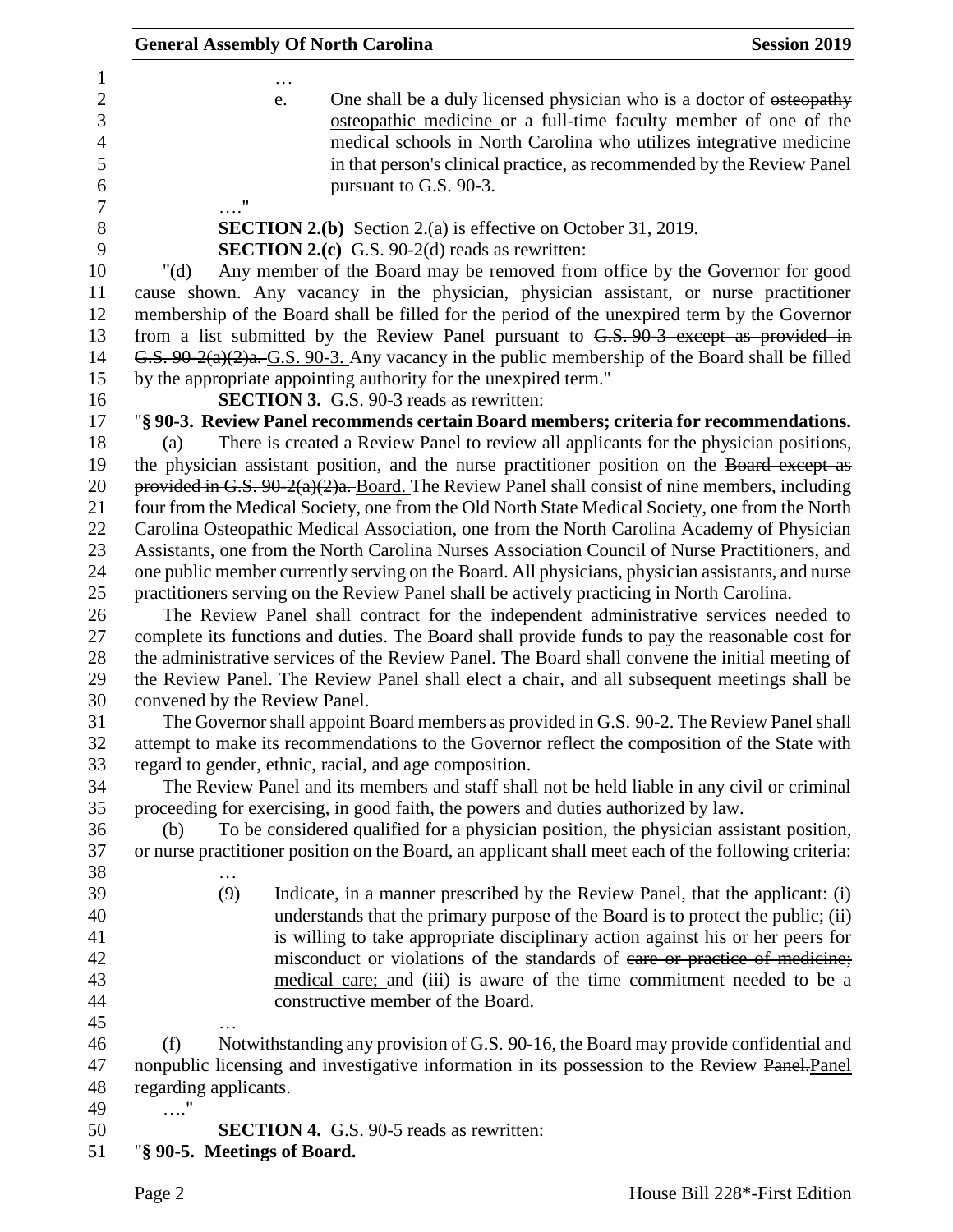|                |              |            | <b>General Assembly Of North Carolina</b><br><b>Session 2019</b>                                                                                           |
|----------------|--------------|------------|------------------------------------------------------------------------------------------------------------------------------------------------------------|
| 1              |              |            | The North Carolina Medical Board shall assemble once in every year in the City of Raleigh,                                                                 |
| $\mathbf{2}$   |              |            | and shall remain in session from day to day until all applicants who may present themselves for                                                            |
| 3              |              |            | examination within the first two days of this meeting have been examined and disposed of; other                                                            |
| $\overline{4}$ |              |            | meetings in each year may be held at some suitable point in the State if deemed advisable.meet                                                             |
| 5              |              |            | at least once quarterly within the State of North Carolina and may hold any other meetings                                                                 |
| 6              |              |            | necessary to conduct the business of the Board."                                                                                                           |
| 7              |              |            | <b>SECTION 5.</b> G.S. 90-5.1(a) reads as rewritten:                                                                                                       |
| 8              | "(a)         |            | The Board shall: shall have the following powers and duties:                                                                                               |
| 9              |              |            |                                                                                                                                                            |
| 10             |              | (8)        | Develop and implement methods to identify dyscompetent physicians                                                                                          |
| 11             |              |            | licensees and physicians-licensees who fail to meet acceptable standards of                                                                                |
| 12             |              |            | care.                                                                                                                                                      |
| 13             |              | (9)        | Develop and implement methods to assess and improve physician-licensee                                                                                     |
| 14             |              |            | practice.                                                                                                                                                  |
| 15             |              | $\ldots$ " |                                                                                                                                                            |
| 16             |              |            | <b>SECTION 6.</b> G.S. 90-5.2(a) reads as rewritten:                                                                                                       |
| 17             | "(a)         |            | The Board shall require all physicians and physician assistants-licensees to report to                                                                     |
| 18             |              |            | the Board certain information, including, but not limited to, the following:                                                                               |
| 19             |              | (1)        | The names of any schools of medicine or osteopathy attended and the year of                                                                                |
| 20             |              |            | graduation.                                                                                                                                                |
| 21             |              | (2)        | Any graduate medical or osteopathic education at any institution approved by                                                                               |
| 22             |              |            | the Accreditation Council of Graduate Medical Education, the Committee for                                                                                 |
| 23             |              |            | the Accreditation of Canadian Medical Schools, the American Osteopathic                                                                                    |
|                |              |            |                                                                                                                                                            |
|                |              |            |                                                                                                                                                            |
| 24             |              |            | Association, or the Royal College of Physicians and Surgeons of                                                                                            |
| 25             |              |            | Canada.education.                                                                                                                                          |
| 26             |              | $\ldots$ " |                                                                                                                                                            |
| 27             |              |            | <b>SECTION 7.</b> G.S. 90-5.3 reads as rewritten:                                                                                                          |
| 28             |              |            | "§ 90-5.3. Reporting and publication of medical judgments, awards, payments, and                                                                           |
| 29             |              |            | settlements.                                                                                                                                               |
| 30             | (a)          |            | All physicians and physician assistants licensed or applying for licensure by the Board                                                                    |
| 31             |              |            | applicants and licensees shall report the following to the Board:                                                                                          |
| 32             |              | (1)        | All medical malpractice judgments or awards affecting or involving the                                                                                     |
| 33             |              |            | physician or physician assistant applicant or licensee.                                                                                                    |
| 34             |              | (2)        | All settlements in the amount of seventy-five thousand dollars (\$75,000) or                                                                               |
| 35             |              |            | more related to an incident of alleged medical malpractice affecting or                                                                                    |
| 36             |              |            | involving the physician or physician assistant applicant or licensee where the                                                                             |
| 37             |              |            | settlement occurred on or after May 1, 2008.                                                                                                               |
| 38             |              | (3)        | All settlements in the aggregate amount of seventy-five thousand dollars                                                                                   |
| 39             |              |            | (\$75,000) or more related to any one incident of alleged medical malpractice                                                                              |
| 40             |              |            | affecting or involving the physician or physician assistant applicant or                                                                                   |
| 41             |              |            | licensee not already reported pursuant to subdivision (2) of this subsection                                                                               |
| 42             |              |            | where, instead of a single payment of seventy-five thousand dollars (\$75,000)                                                                             |
| 43             |              |            | or more occurring on or after May 1, 2008, there is a series of payments made                                                                              |
| 44             |              |            | to the same claimant which, in the aggregate, equal or exceed seventy-five                                                                                 |
| 45             |              |            | thousand dollars $(\$75,000)$ .                                                                                                                            |
| 46             | (b)          |            | The report required under subsection (a) of this section shall contain the following                                                                       |
| 47             | information: |            |                                                                                                                                                            |
| 48             |              | (1)        | The date of the judgment, award, payment, or settlement.                                                                                                   |
| 49<br>50       |              | (2)        | The specialty in which the physician or physician assistant applicant or<br>licensee was practicing at the time the incident occurred that resulted in the |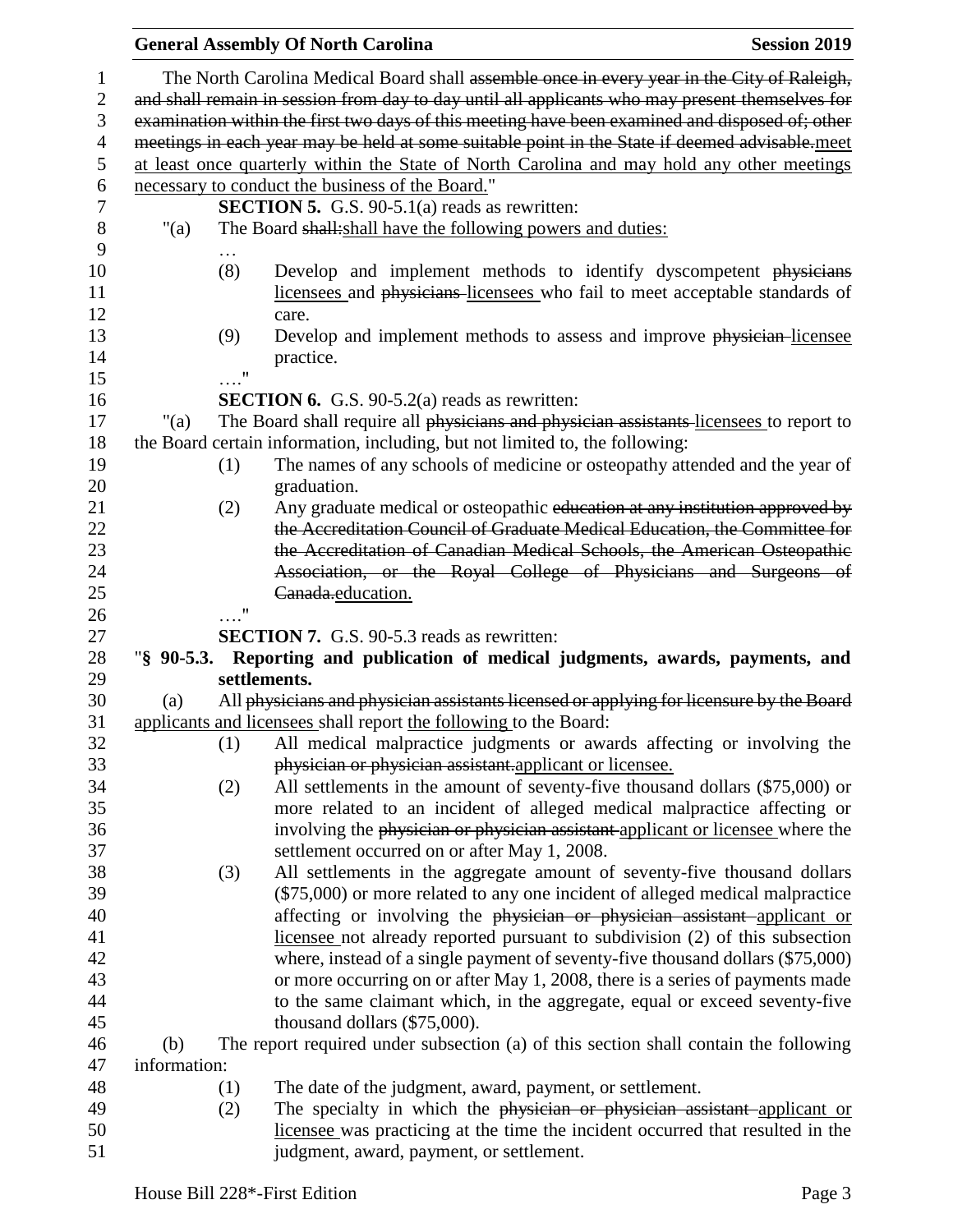|                           |     | <b>General Assembly Of North Carolina</b>                                                                                                              | <b>Session 2019</b> |
|---------------------------|-----|--------------------------------------------------------------------------------------------------------------------------------------------------------|---------------------|
|                           | (3) | The city, state, and country in which the incident occurred that resulted in the                                                                       |                     |
|                           |     | judgment, award, payment, or settlement.                                                                                                               |                     |
|                           | (4) | The date the incident occurred that resulted in the judgment, award, payment,                                                                          |                     |
|                           |     | or settlement.                                                                                                                                         |                     |
| (c)                       |     | The Board shall publish on the Board's Web site or other publication information                                                                       |                     |
|                           |     | collected under this section. The Board shall publish this information for seven years from the                                                        |                     |
|                           |     | date of the judgment, award, payment, or settlement. The Board shall not release or publish                                                            |                     |
|                           |     | individually identifiable numeric values of the reported judgment, award, payment, or settlement.                                                      |                     |
|                           |     | The Board shall not release or publish the identity of the patient associated with the judgment,                                                       |                     |
|                           |     | award, payment, or settlement. The Board shall allow the physician or physician assistant                                                              |                     |
|                           |     | applicant or licensee to publish a statement explaining the circumstances that led to the judgment,                                                    |                     |
|                           |     | award, payment, or settlement, and whether the case is under appeal. The Board shall ensure                                                            |                     |
| these statements:         |     |                                                                                                                                                        |                     |
|                           | (1) | Conform to the ethics of the medical profession.                                                                                                       |                     |
|                           | (2) | Not contain individually identifiable numeric values of the judgment, award,                                                                           |                     |
|                           |     | payment, or settlement.                                                                                                                                |                     |
|                           | (3) | Not contain information that would disclose the patient's identity.                                                                                    |                     |
| (d)                       |     | The term "settlement" for the purpose of this section includes a payment made from                                                                     |                     |
|                           |     | personal funds, a payment by a third party on behalf of the physician or physician assistant,                                                          |                     |
|                           |     | applicant or licensee, or a payment from any other source of funds.                                                                                    |                     |
| (e)                       |     | Nothing in this section shall limit the Board from collecting information needed to                                                                    |                     |
| administer this Article." |     |                                                                                                                                                        |                     |
|                           |     | SECTION 8. Article 1 of Chapter 90 of the General Statutes is amended by adding                                                                        |                     |
| a new section to read:    |     |                                                                                                                                                        |                     |
|                           |     | "§ 90-5.4. Duty to report.                                                                                                                             |                     |
| (a)                       |     | Every licensee has a duty to report in writing to the Board within 30 days any incidents                                                               |                     |
|                           |     | that licensee reasonably believes to have occurred involving any of the following:                                                                     |                     |
|                           | (1) | Sexual misconduct of any person licensed by the Board under this Article with                                                                          |                     |
|                           |     | a patient. Patient consent or initiation of acts or contact by a patient shall not                                                                     |                     |
|                           |     | constitute affirmative defenses to sexual misconduct. For purposes of this                                                                             |                     |
|                           |     | section, the term "sexual misconduct" means vaginal intercourse, or any                                                                                |                     |
|                           |     | sexual act or sexual contact or touching as described in G.S. 14-27.20. Sexual                                                                         |                     |
|                           |     | misconduct shall not include any act or contact that is for an accepted medical                                                                        |                     |
|                           |     | purpose.                                                                                                                                               |                     |
|                           | (2) | Fraudulent prescribing, drug diversion, misuse, or theft of any controlled                                                                             |                     |
|                           |     | substances by another person licensed by the Board under this Article. For<br>purposes of this section, "drug diversion" means transferring controlled |                     |
|                           |     |                                                                                                                                                        |                     |
|                           |     | substances or prescriptions for controlled substances to (i) the licensee for                                                                          |                     |
|                           |     | personal use; (ii) a licensee's immediate family member; (iii) any other person                                                                        |                     |
|                           |     | living in the same residence as the licensee; (iv) any person with whom the                                                                            |                     |
|                           |     | licensee is having a sexual relationship; or (v) any individual unless for a                                                                           |                     |
|                           |     | legitimate medical purpose by an individual practitioner acting in the usual                                                                           |                     |
|                           |     | course of his professional practice. For the purposes of this section, the term                                                                        |                     |
|                           |     | "immediate family member" means a spouse, parent, child, sibling, and any                                                                              |                     |
|                           |     | step-family member or in-law coextensive with the preceding identified                                                                                 |                     |
|                           |     | relatives.                                                                                                                                             |                     |
| (b)                       |     | For persons issued a license to practice by the Board under this Article, failure to                                                                   |                     |
|                           |     | report under this section shall constitute unprofessional conduct and shall be grounds for                                                             |                     |
|                           |     | discipline under G.S. 90-14(a)(6).                                                                                                                     |                     |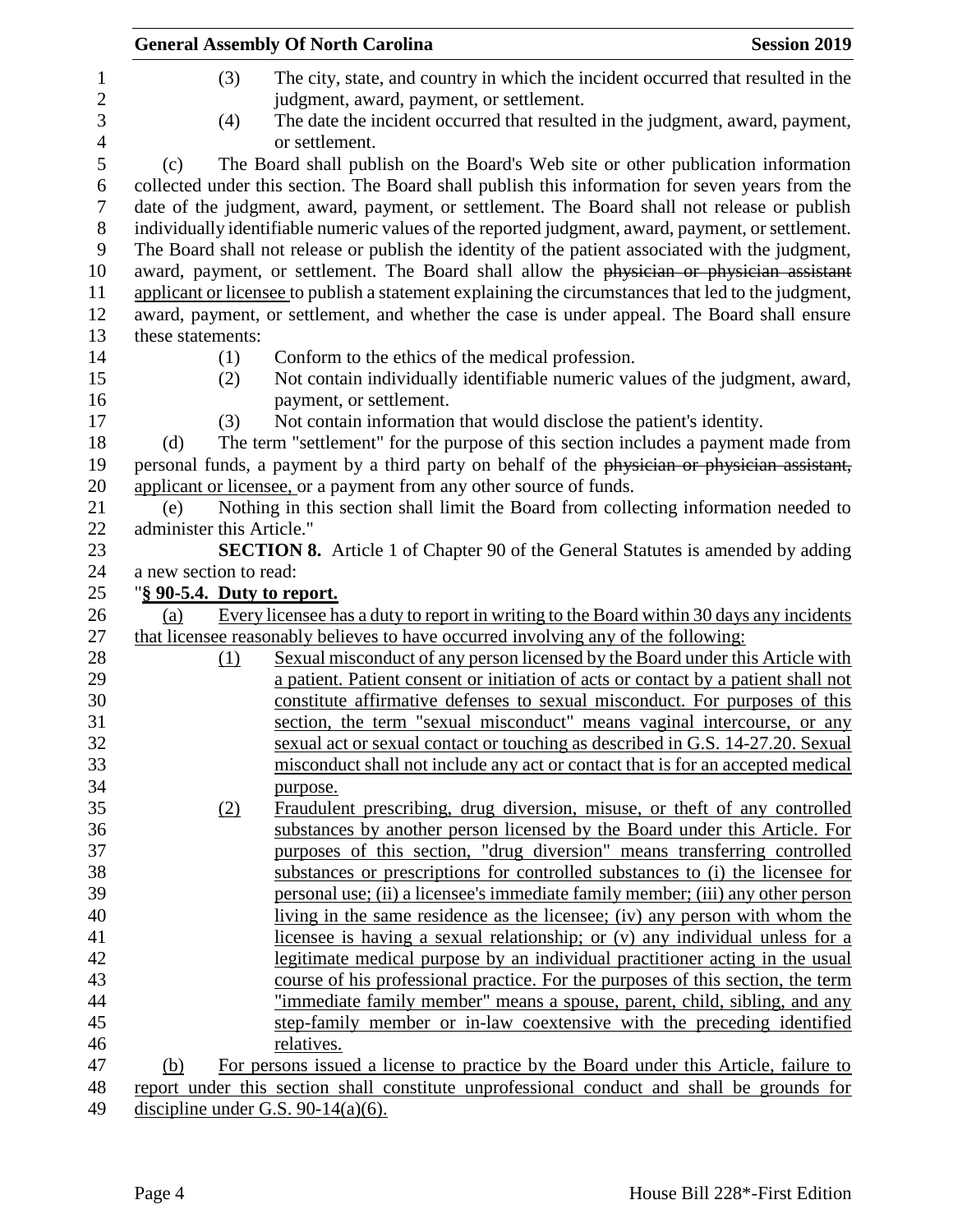|                                      |     |                   | <b>General Assembly Of North Carolina</b>                                                             | <b>Session 2019</b> |
|--------------------------------------|-----|-------------------|-------------------------------------------------------------------------------------------------------|---------------------|
| (c)                                  |     |                   | Any person who reports under this section in good faith and without fraud or malice                   |                     |
|                                      |     |                   | shall be immune from civil liability. Reports made in bad faith, fraudulently, or maliciously shall   |                     |
|                                      |     |                   | constitute unprofessional conduct and shall be grounds for discipline under G.S. $90-14(a)(6)$ .      |                     |
| (d)                                  |     |                   | The Board may adopt rules to implement this section."                                                 |                     |
|                                      |     |                   | <b>SECTION 9.</b> G.S. 90-7 is repealed.                                                              |                     |
|                                      |     |                   | <b>SECTION 10.</b> G.S. 90-8.1 is amended by adding a new subsection to read:                         |                     |
| " $(c)$                              |     |                   | By submitting an application for licensure, the applicant submits to the jurisdiction of              |                     |
| the Board."                          |     |                   |                                                                                                       |                     |
|                                      |     |                   |                                                                                                       |                     |
|                                      |     |                   | <b>SECTION 11.</b> G.S. $90-9.1(a)$ reads as rewritten:                                               |                     |
| "(a)                                 |     |                   | Except as provided in G.S. 90-9.2, to be eligible for licensure as a physician under                  |                     |
|                                      |     |                   | this Article, an applicant shall submit proof satisfactory to the Board that the applicant: applicant |                     |
| meets all of the following criteria: |     |                   |                                                                                                       |                     |
|                                      | (1) |                   | Has The applicant has passed each part of an examination described in                                 |                     |
|                                      |     |                   | G.S. 90-10.1; G.S. 90-10.1.                                                                           |                     |
|                                      | (2) |                   | Is a graduate of: The applicant has completed at least 130 weeks of medical                           |                     |
|                                      |     |                   | education and satisfies any of the following:                                                         |                     |
|                                      |     | a.                | A The applicant is a graduate of a medical college approved by the                                    |                     |
|                                      |     |                   | Liaison Commission on Medical Education, the Committee for the                                        |                     |
|                                      |     |                   | Accreditation of Canadian Medical Schools, or an osteopathic college                                  |                     |
|                                      |     |                   | approved by the American Osteopathic Association and has                                              |                     |
|                                      |     |                   | successfully completed one year of training in a medical education                                    |                     |
|                                      |     |                   | program approved by the Board after graduation from medical school;                                   |                     |
|                                      |     |                   | <b>or</b>                                                                                             |                     |
|                                      |     | b.                | A-The applicant is a graduate of a medical college approved or                                        |                     |
|                                      |     |                   | accredited by the Liaison Commission-Committee on Medical                                             |                     |
|                                      |     |                   | Education, the Committee for the on Accreditation of Canadian                                         |                     |
|                                      |     |                   | Medical Schools, or an osteopathic college approved by the American                                   |                     |
|                                      |     |                   | Osteopathic Association, is a dentist licensed to practice dentistry                                  |                     |
|                                      |     |                   | under Article 2 of Chapter 90 of the General Statutes, and has been                                   |                     |
|                                      |     |                   | certified by the American Board of Oral and Maxillofacial Surgery                                     |                     |
|                                      |     |                   | after having completed a residency in an Oral and Maxillofacial                                       |                     |
|                                      |     |                   | Surgery Residency program approved by the Board before completion                                     |                     |
|                                      |     |                   | of medical school; and school.                                                                        |                     |
|                                      |     | $\underline{c}$ . | The applicant provides proof of current certification by a specialty                                  |                     |
|                                      |     |                   | board recognized by the American Board of Medical Specialties,                                        |                     |
|                                      |     |                   | Certificant of the College of Family Physicians, Fellowship of the                                    |                     |
|                                      |     |                   | Royal College of Physicians of Canada, Fellowship of the Royal                                        |                     |
|                                      |     |                   | College of Surgeons of Canada, American Osteopathic Association,                                      |                     |
|                                      |     |                   | the American Board of Oral and Maxillofacial Surgery, or any other                                    |                     |
|                                      |     |                   | specialty board the Board recognizes pursuant to rules.                                               |                     |
|                                      | (3) |                   | <b>Is The applicant is of good moral character.</b> "                                                 |                     |
|                                      |     |                   | <b>SECTION 12.</b> G.S. 90-9.2 reads as rewritten:                                                    |                     |
|                                      |     |                   | "§ 90-9.2. Requirements for graduates of foreign-international medical schools.                       |                     |
| (a)                                  |     |                   | To be eligible for licensure under this section, an applicant who is a graduate of a                  |                     |
|                                      |     |                   |                                                                                                       |                     |
|                                      |     |                   | medical school not approved by the Liaison Commission on Medical Education, the Committee             |                     |
|                                      |     |                   | for the Accreditation of Canadian Medical Schools, or the American Osteopathic Association            |                     |
|                                      |     |                   | shall submit proof satisfactory to the Board that the applicant:applicant has met all of the          |                     |
| following:                           |     |                   |                                                                                                       |                     |
|                                      | (1) |                   | Has successfully The applicant has successfully completed three two years of                          |                     |
|                                      |     |                   | training in a medical education program approved by the Board after                                   |                     |
|                                      |     |                   | graduation from medical school; school, or provides proof of current                                  |                     |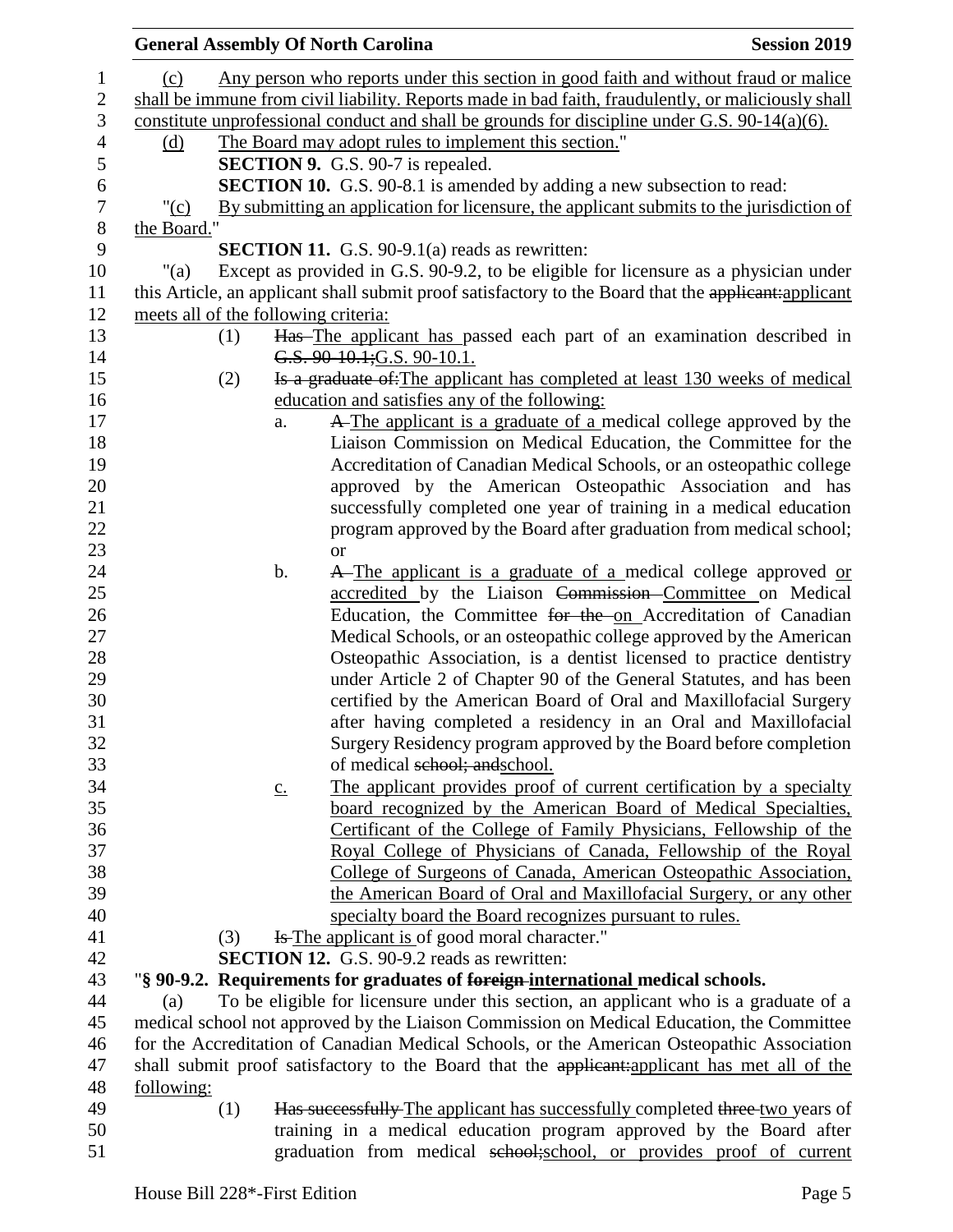|                               | <b>General Assembly Of North Carolina</b>                                                                                                                                       | <b>Session 2019</b> |
|-------------------------------|---------------------------------------------------------------------------------------------------------------------------------------------------------------------------------|---------------------|
|                               | certification by a specialty board recognized by the American Board of<br>Medical Specialties, Certificant of the College of Family Physicians,                                 |                     |
|                               | Fellowship of the Royal College of Physicians of Canada, Fellowship of the                                                                                                      |                     |
|                               | Royal College of Surgeons of Canada, American Osteopathic Association, the                                                                                                      |                     |
|                               | American Board of Oral and Maxillofacial Surgery, or any specialty board the                                                                                                    |                     |
| (2)                           | Board recognizes pursuant to rules.<br>Is of good-The applicant has good moral character; character.                                                                            |                     |
| (3)                           | Has a The applicant has a currently valid standard certificate of Educational                                                                                                   |                     |
|                               | Commission for Foreign Medical Graduates (ECFMG); and Graduates.                                                                                                                |                     |
| (4)                           | Is able The applicant has the ability to communicate in English.                                                                                                                |                     |
| (5)                           | The applicant has successfully passed each part of an examination described                                                                                                     |                     |
|                               | in G.S. 90-10.1.                                                                                                                                                                |                     |
| $\ldots$ "                    |                                                                                                                                                                                 |                     |
|                               | <b>SECTION 13.</b> G.S. 90-9.3 reads as rewritten:                                                                                                                              |                     |
|                               | "§ 90-9.3. Requirements for licensure as a physician assistant.                                                                                                                 |                     |
| (a)                           | To be eligible for licensure as a physician assistant, an applicant shall submit proof<br>satisfactory to the Board that the applicant: applicant has met all of the following: |                     |
| (1)                           | Has successfully-The applicant has successfully completed an educational                                                                                                        |                     |
|                               | program for physician assistants or surgeon assistants accredited by the                                                                                                        |                     |
|                               | Committee on Allied Health Education and Accreditation-Accreditation                                                                                                            |                     |
|                               | Review Commission on Education for the Physician Assistant or by the                                                                                                            |                     |
|                               | Committee's its predecessor or successor entities; entities.                                                                                                                    |                     |
| (2)                           | Holds or previously held a certificate-The applicant has a current or previous                                                                                                  |                     |
|                               | certification issued by the National Commission on Certification of Physician                                                                                                   |                     |
|                               | Assistants; and Assistants or its successor.                                                                                                                                    |                     |
| (3)                           | <b>Is The applicant is of good moral character.</b>                                                                                                                             |                     |
| (b)                           | Before initiating practice of medical acts, tasks, or functions as a physician assistant,                                                                                       |                     |
|                               | the physician assistant shall provide the Board the name, address, and telephone number of the                                                                                  |                     |
|                               | physician who will supervise the physician assistant in the relevant medical setting.                                                                                           |                     |
| (c)                           | The Board may, by rule, require an applicant to comply with other requirements or                                                                                               |                     |
|                               | submit additional information the Board deems appropriate. The Board may set fees for physician                                                                                 |                     |
|                               | assistants pursuant to rules adopted by the Board."                                                                                                                             |                     |
|                               | SECTION 14. G.S. 90-9.4 reads as rewritten:                                                                                                                                     |                     |
|                               | "§ 90-9.4. Requirements for licensure as an anesthesiologist assistant.                                                                                                         |                     |
|                               | Every applicant for licensure as an anesthesiologist assistant in the State shall meet the                                                                                      |                     |
| following criteria:           |                                                                                                                                                                                 |                     |
|                               |                                                                                                                                                                                 |                     |
| (3)                           | Submit to the Board proof of current certification from the National                                                                                                            |                     |
|                               | Commission of Certification of Anesthesiologist Assistants (NCCAA) or its                                                                                                       |                     |
|                               | successor organization, including passage of a certification examination                                                                                                        |                     |
|                               | administered by the NCCAA. organization. The applicant shall take the                                                                                                           |                     |
| (4)                           | certification exam within 12 months after completing training.<br>Meet any additional qualifications for licensure pursuant to rules adopted by                                 |                     |
|                               | the Board."                                                                                                                                                                     |                     |
|                               | <b>SECTION 15.</b> Article 1 of Chapter 90 of the General Statutes is amended by adding                                                                                         |                     |
| a new section to read:        |                                                                                                                                                                                 |                     |
| "§ 90-9.5. Inactive Licenses. |                                                                                                                                                                                 |                     |
|                               | The Board retains jurisdiction over an inactive license, regardless of how it became inactive,                                                                                  |                     |
|                               | including a request for inactivation, surrender of a license, or by operation of an order entered by                                                                            |                     |
|                               | the Board. The Board's jurisdiction over the licensee extends for all matters, known and unknown                                                                                |                     |
|                               | to the Board, at the time of the inactivation or surrender of the license."                                                                                                     |                     |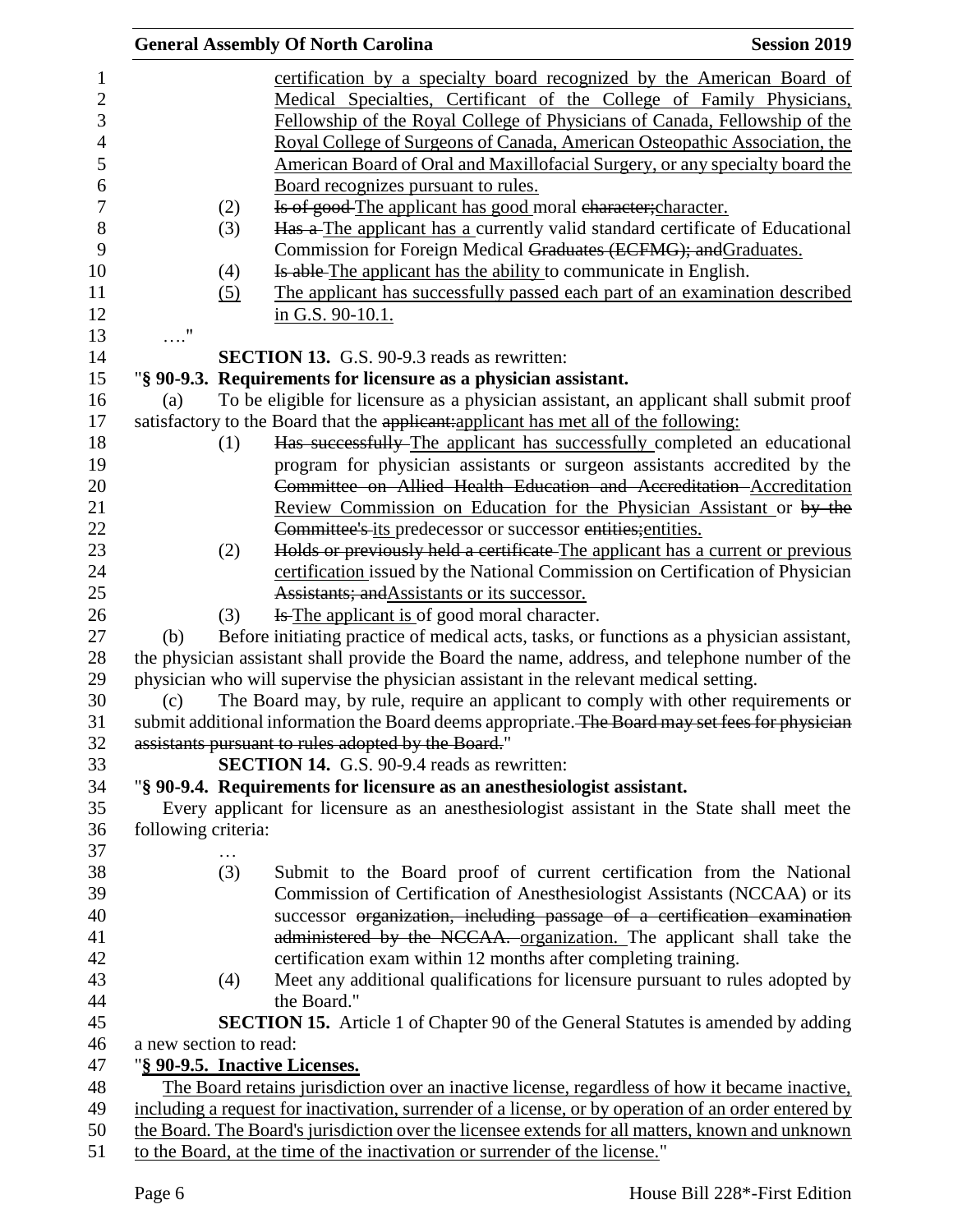|                  |                                   | <b>General Assembly Of North Carolina</b>                                                                                                                | <b>Session 2019</b> |
|------------------|-----------------------------------|----------------------------------------------------------------------------------------------------------------------------------------------------------|---------------------|
| 1                |                                   | <b>SECTION 16.</b> G.S. 90-10.1(1) is repealed.                                                                                                          |                     |
| $\boldsymbol{2}$ |                                   | <b>SECTION 17.</b> G.S. 90-11(b) reads as rewritten:                                                                                                     |                     |
| 3                | " $(b)$                           | The Department of Public Safety may provide a criminal record check to the Board                                                                         |                     |
| $\overline{4}$   |                                   | for a person who has applied for a license through the Board. The Board shall provide to the                                                             |                     |
| 5                |                                   | Department of Public Safety, along with the request, the fingerprints of the applicant, any                                                              |                     |
| 6                |                                   | additional information required by the Department of Public Safety, and a form signed by the                                                             |                     |
| $\tau$           |                                   | applicant consenting to the check of the criminal record and to the use of the fingerprints and                                                          |                     |
| $8\,$            |                                   | other identifying information required by the State or national repositories. The applicant's                                                            |                     |
| 9                |                                   | fingerprints shall be forwarded to the State Bureau of Investigation for a search of the State's                                                         |                     |
| 10               |                                   | criminal history record file, and the State Bureau of Investigation shall forward a set of the                                                           |                     |
| 11               |                                   | fingerprints to the Federal Bureau of Investigation for a national criminal history check. The                                                           |                     |
| 12               |                                   | Board shall keep all information pursuant to this subsection privileged, in accordance with                                                              |                     |
| 13               |                                   | applicable State law and federal guidelines, and the information shall be confidential and shall                                                         |                     |
| 14               |                                   | not be a public record under Chapter 132 of the General Statutes.                                                                                        |                     |
| 15               |                                   | The Department of Public Safety may charge each applicant a fee for conducting the checks                                                                |                     |
| 16               |                                   | of criminal history records authorized by this subsection. The Board has the authority to collect                                                        |                     |
| 17               |                                   | this fee from each applicant and remit it to the Department of Public Safety."                                                                           |                     |
| 18               |                                   | <b>SECTION 18.</b> G.S. 90-12.01 reads as rewritten:                                                                                                     |                     |
| 19               |                                   | "§ 90-12.01. Limited license to practice in a medical education and training program.                                                                    |                     |
| 20               | (a)                               | As provided in rules adopted by the Board, the Board may issue a limited license                                                                         |                     |
| 21               |                                   | known as a "resident's training license" to a physician not otherwise licensed by the Board who                                                          |                     |
| 22               |                                   | is participating in a graduate medical education training program.                                                                                       |                     |
| 23               | (b)                               | A resident's training license shall become inactive at the time its holder ceases to be                                                                  |                     |
| 24               |                                   | a resident in a training program or obtains any other license to practice medicine issued by the                                                         |                     |
| 25               |                                   | Board. The Board shall retain jurisdiction over the holder of the inactive license.                                                                      |                     |
| 26               | (c)                               | The program director of every graduate medical education program shall report to the                                                                     |                     |
| 27               |                                   | Board the following actions involving a physician participating in a graduate medical education                                                          |                     |
| 28               |                                   | training program within 30 days of the date that the action takes effect:                                                                                |                     |
| 29<br>30         | (1)                               | Any adverse action, including but not limited to, revocation, suspension,                                                                                |                     |
| 31               |                                   | termination, nonrenewal, non-promotion, dismissal, or leave of absence not in<br>good standing of a physician from a graduate medical education training |                     |
| 32               |                                   |                                                                                                                                                          |                     |
| 33               | (2)                               | program.<br>A resignation from a graduate medical education training program, including,                                                                 |                     |
| 34               |                                   | but not limited to, the completion of a medical residency, internship, or                                                                                |                     |
| 35               |                                   | fellowship, leaves of absence in good standing, and transfers to other graduate                                                                          |                     |
| 36               |                                   | medical programs."                                                                                                                                       |                     |
| 37               |                                   | <b>SECTION 19.</b> G.S. 90-12.1A reads as rewritten:                                                                                                     |                     |
| 38               |                                   | "§ 90-12.1A. Limited volunteer license.                                                                                                                  |                     |
| 39               | (a)                               | The Board may issue a "limited volunteer license" to an applicant who: who does all                                                                      |                     |
| 40               | of the following:                 |                                                                                                                                                          |                     |
| 41               | (1)                               | Has a license to practice medicine and surgery in another state; and state.                                                                              |                     |
| 42               | (2)                               | Produces a letter-verification from the state of licensure indicating the                                                                                |                     |
| 43               |                                   | applicant's license is active and in good standing.                                                                                                      |                     |
| 44               | (3)                               | Repealed by Session Laws 2011-355, s. 1, effective June 27, 2011.                                                                                        |                     |
| 45               | $\cdots$                          |                                                                                                                                                          |                     |
| 46               | (e)                               | The holder of a limited license under this section may practice medicine and surgery                                                                     |                     |
| 47               |                                   | only at in association with clinics that specialize in the treatment of indigent patients. The holder                                                    |                     |
| 48               |                                   | of the limited license may not receive compensation for services rendered at clinics specializing                                                        |                     |
| 49               | in the care of indigent patients. |                                                                                                                                                          |                     |
| 50               |                                   |                                                                                                                                                          |                     |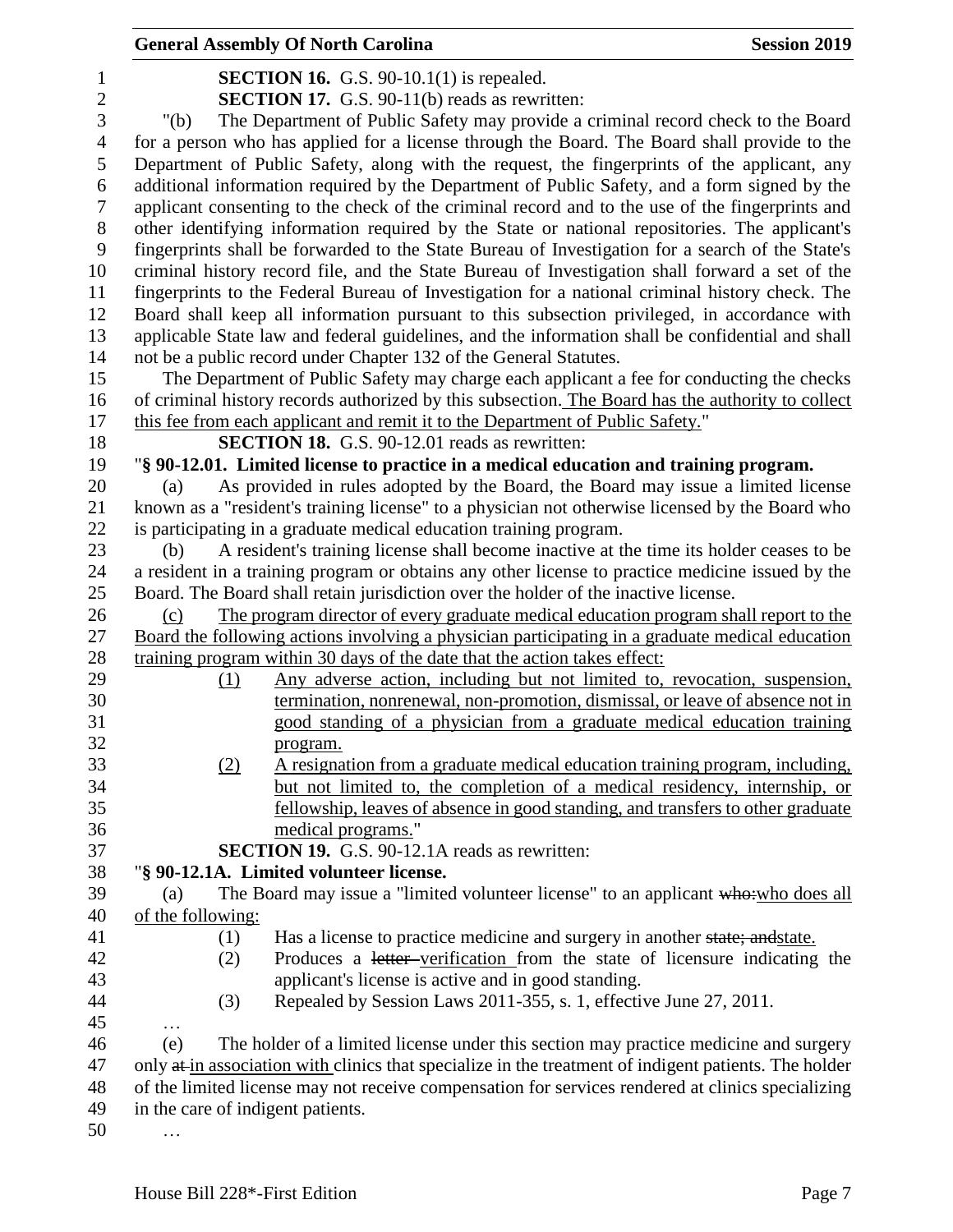| <b>General Assembly Of North Carolina</b>                                                                                                                                                                                                                                                                                                                                                                                                                                                                | <b>Session 2019</b> |
|----------------------------------------------------------------------------------------------------------------------------------------------------------------------------------------------------------------------------------------------------------------------------------------------------------------------------------------------------------------------------------------------------------------------------------------------------------------------------------------------------------|---------------------|
| The holder of a limited license issued pursuant to this section who practices medicine<br>(f)<br>or surgery at places other than outside of an association with clinics that specialize in the<br>treatment of indigent patients shall be guilty of a Class 3 misdemeanor and, upon conviction,<br>shall be fined not less than twenty-five dollars (\$25.00) nor more than fifty dollars (\$50.00) not<br>more than five hundred dollars (\$500.00) for each offense. The Board, in its discretion, may |                     |
| revoke the limited license after due notice is given to the holder of the limited license.<br>. "                                                                                                                                                                                                                                                                                                                                                                                                        |                     |
| <b>SECTION 20.</b> G.S. 90-12.1B reads as rewritten:                                                                                                                                                                                                                                                                                                                                                                                                                                                     |                     |
| "§ 90-12.1B. Retired limited volunteer license.                                                                                                                                                                                                                                                                                                                                                                                                                                                          |                     |
| $\ddotsc$                                                                                                                                                                                                                                                                                                                                                                                                                                                                                                |                     |
| The holder of a limited license under this section may practice medicine and surgery<br>(c)                                                                                                                                                                                                                                                                                                                                                                                                              |                     |
| only at in association with clinics that specialize in the treatment of indigent patients. The holder                                                                                                                                                                                                                                                                                                                                                                                                    |                     |
| of the limited license may not receive compensation for services rendered at clinics specializing                                                                                                                                                                                                                                                                                                                                                                                                        |                     |
| in the care of indigent patients.                                                                                                                                                                                                                                                                                                                                                                                                                                                                        |                     |
| .                                                                                                                                                                                                                                                                                                                                                                                                                                                                                                        |                     |
| The holder of a limited license issued pursuant to this section who practices medicine<br>(e)                                                                                                                                                                                                                                                                                                                                                                                                            |                     |
| or surgery at places other than outside of an association with clinics that specialize in the                                                                                                                                                                                                                                                                                                                                                                                                            |                     |
| treatment of indigent patients shall be guilty of a Class 3 misdemeanor and, upon conviction,                                                                                                                                                                                                                                                                                                                                                                                                            |                     |
| shall be fined not less than twenty-five dollars (\$25.00) nor more than fifty dollars (\$50.00) not                                                                                                                                                                                                                                                                                                                                                                                                     |                     |
| more than five hundred dollars (\$500.00) for each offense. The Board, in its discretion, may                                                                                                                                                                                                                                                                                                                                                                                                            |                     |
| revoke the limited license after due notice is given to the holder of the limited license.<br>. "                                                                                                                                                                                                                                                                                                                                                                                                        |                     |
| <b>SECTION 21.</b> G.S. 90-12.2A reads as rewritten:                                                                                                                                                                                                                                                                                                                                                                                                                                                     |                     |
| "§ 90-12.2A. Special purpose license.                                                                                                                                                                                                                                                                                                                                                                                                                                                                    |                     |
| The Board may issue a special purpose license to practice medicine to an applicant<br>(a)                                                                                                                                                                                                                                                                                                                                                                                                                |                     |
| who:who does all of the following:                                                                                                                                                                                                                                                                                                                                                                                                                                                                       |                     |
| Holds a full and unrestricted license to practice in at least one other<br>(1)                                                                                                                                                                                                                                                                                                                                                                                                                           |                     |
| jurisdiction; and jurisdiction.                                                                                                                                                                                                                                                                                                                                                                                                                                                                          |                     |
| Does not have any current or pending disciplinary or other action against him<br>(2)                                                                                                                                                                                                                                                                                                                                                                                                                     |                     |
| or her by any medical licensing agency in any state or other jurisdiction.                                                                                                                                                                                                                                                                                                                                                                                                                               |                     |
| The holder of the special purpose license practicing medicine or surgery beyond the<br>(b)                                                                                                                                                                                                                                                                                                                                                                                                               |                     |
| limitations of the license shall be guilty of a Class 3 misdemeanor and, upon conviction, shall be                                                                                                                                                                                                                                                                                                                                                                                                       |                     |
| fined not less than twenty five dollars (\$25.00) nor more than fifty dollars (\$50.00) not more than                                                                                                                                                                                                                                                                                                                                                                                                    |                     |
| five hundred dollars (\$500.00) for each offense. The Board, at its discretion, may revoke the                                                                                                                                                                                                                                                                                                                                                                                                           |                     |
| special license after due notice is given to the holder of the special purpose license.                                                                                                                                                                                                                                                                                                                                                                                                                  |                     |
| . "                                                                                                                                                                                                                                                                                                                                                                                                                                                                                                      |                     |
| <b>SECTION 22.</b> G.S. 90-12.3 reads as rewritten:                                                                                                                                                                                                                                                                                                                                                                                                                                                      |                     |
| "§ 90-12.3. Medical school faculty license.                                                                                                                                                                                                                                                                                                                                                                                                                                                              |                     |
| The Board may issue a medical school faculty license to practice medicine and<br>(a)                                                                                                                                                                                                                                                                                                                                                                                                                     |                     |
| surgery to a physician who: who has met all of the following:                                                                                                                                                                                                                                                                                                                                                                                                                                            |                     |
| Holds-The applicant holds a full-time faculty appointment as either a-an<br>(1)                                                                                                                                                                                                                                                                                                                                                                                                                          |                     |
| instructor, lecturer, assistant professor, associate professor, or full professor at                                                                                                                                                                                                                                                                                                                                                                                                                     |                     |
| one of the following medical schools: a North Carolina medical school that is                                                                                                                                                                                                                                                                                                                                                                                                                            |                     |
| certified by the Liaison Committee on Medical Education or the Commission<br>of Osteopathic College Accreditation of the American Osteopathic                                                                                                                                                                                                                                                                                                                                                            |                     |
| Association.                                                                                                                                                                                                                                                                                                                                                                                                                                                                                             |                     |
| Duke University School of Medicine;<br>$a_{\overline{r}}$                                                                                                                                                                                                                                                                                                                                                                                                                                                |                     |
| The University of North Carolina at Chapel Hill School of Medicine;<br>b.                                                                                                                                                                                                                                                                                                                                                                                                                                |                     |
| Wake Forest University School of Medicine; or<br>$e_{\cdot}$                                                                                                                                                                                                                                                                                                                                                                                                                                             |                     |
| East Carolina University School of Medicine; and<br>d.                                                                                                                                                                                                                                                                                                                                                                                                                                                   |                     |
|                                                                                                                                                                                                                                                                                                                                                                                                                                                                                                          |                     |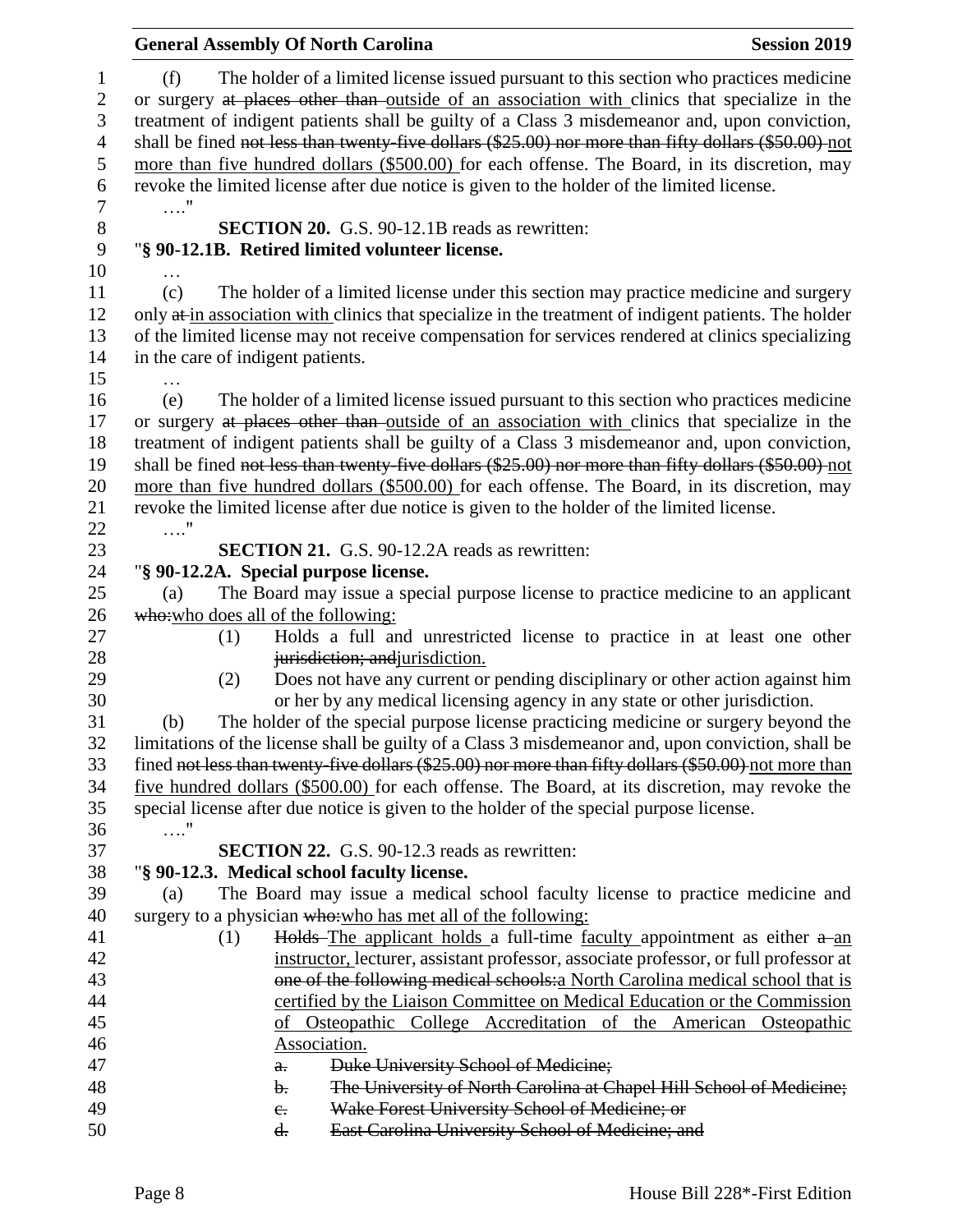| <b>General Assembly Of North Carolina</b>                                                                                                                                                                 | <b>Session 2019</b> |
|-----------------------------------------------------------------------------------------------------------------------------------------------------------------------------------------------------------|---------------------|
| Is The applicant is not subject to disciplinary order or other action by any<br>(2)                                                                                                                       |                     |
| medical licensing agency in any state or other jurisdiction.                                                                                                                                              |                     |
| The holder of the medical school faculty license issued under this section shall not<br>(b)                                                                                                               |                     |
| practice medicine or surgery outside the confines of the medical school or an affiliate of the                                                                                                            |                     |
| medical school, its affiliates. The holder of the medical school faculty license practicing medicine                                                                                                      |                     |
| or surgery beyond the limitations of the license shall be guilty of a Class 3 misdemeanor and,                                                                                                            |                     |
| upon conviction, shall be fined not less than twenty-five dollars (\$25.00) nor more than fifty                                                                                                           |                     |
| dollars (\$50.00) not more than five hundred dollars (\$500.00) for each offense. The Board, at its                                                                                                       |                     |
| discretion, may revoke the special license after due notice is given to the holder of the medical                                                                                                         |                     |
| school faculty license.                                                                                                                                                                                   |                     |
| A medical school faculty license shall become inactive at the time its holder does one<br>(b1)                                                                                                            |                     |
| or more of the following:                                                                                                                                                                                 |                     |
| Ceases to hold a full-time appointment as an instructor, lecturer, assistant<br>(1)                                                                                                                       |                     |
| professor, or full professor at a certified North Carolina medical school.                                                                                                                                |                     |
| Ceases to be employed in a full-time capacity by a certified North Carolina                                                                                                                               |                     |
| (2)                                                                                                                                                                                                       |                     |
| medical school.<br>Obtains any other license to practice medicine issued by the Board.<br>(3)                                                                                                             |                     |
| The Board shall retain jurisdiction over the holder of the inactive license.                                                                                                                              |                     |
| The Board may adopt rules and set fees related to issuing medical school faculty<br>(c)                                                                                                                   |                     |
| licenses. The Board may, by rule, set a time limit for the term of a medical school faculty license."                                                                                                     |                     |
| <b>SECTION 23.</b> G.S. 90-12.4 reads as rewritten:                                                                                                                                                       |                     |
| "§ 90-12.4. Physician assistant limited volunteer license.                                                                                                                                                |                     |
|                                                                                                                                                                                                           |                     |
| .<br>The holder of a limited license may perform medical acts, tasks, or functions as a<br>(c)                                                                                                            |                     |
| physician assistant only at in association with clinics that specialize in the treatment of indigent                                                                                                      |                     |
| patients. The holder of a limited license may not receive payment or other compensation for                                                                                                               |                     |
| services rendered at clinics specializing in the care of indigent patients. The holder of a limited                                                                                                       |                     |
| volunteer license shall practice as a physician assistant within this State for no more than 30 days                                                                                                      |                     |
| per calendar year.                                                                                                                                                                                        |                     |
|                                                                                                                                                                                                           |                     |
| .<br>The holder of a limited license issued pursuant to this section who practices as a<br>(e)                                                                                                            |                     |
| physician assistant at places other than outside an association with clinics that specialize in the                                                                                                       |                     |
| treatment of indigent patients shall be guilty of a Class 3 misdemeanor and, upon conviction,                                                                                                             |                     |
| shall be fined not less than twenty-five dollars (\$25.00) nor more than fifty dollars (\$50.00) not                                                                                                      |                     |
| more than five hundred dollars (\$500.00) for each offense. The Board, in its discretion, may                                                                                                             |                     |
| revoke the limited license after due notice is given to the holder of the limited license.                                                                                                                |                     |
| . "                                                                                                                                                                                                       |                     |
| <b>SECTION 24.</b> G.S. 90-12.4B reads as rewritten:                                                                                                                                                      |                     |
| "§ 90-12.4B. Physician Assistant retired limited volunteer license.                                                                                                                                       |                     |
|                                                                                                                                                                                                           |                     |
| The holder of a retired limited volunteer license under this section may perform<br>(c)                                                                                                                   |                     |
| medical acts, tasks, or functions as a physician assistant only at in association with clinics that                                                                                                       |                     |
| specialize in the treatment of indigent patients. The holder of a retired limited volunteer license                                                                                                       |                     |
| may not receive compensation for services rendered at clinics specializing in the care of indigent                                                                                                        |                     |
|                                                                                                                                                                                                           |                     |
| patients.                                                                                                                                                                                                 |                     |
| .<br>The holder of a retired limited volunteer license issued pursuant to this section who<br>(e)                                                                                                         |                     |
|                                                                                                                                                                                                           |                     |
| practices as a physician assistant at places other than outside an association with clinics that                                                                                                          |                     |
| specialize in the treatment of indigent patients shall be guilty of a Class 3 misdemeanor and, upon<br>conviction, shall be fined not less than twenty-five dollars (\$25.00) nor more than fifty dollars |                     |
|                                                                                                                                                                                                           |                     |
| (\$50.00) not more than five hundred dollars (\$500.00) for each offense. The Board, in its                                                                                                               |                     |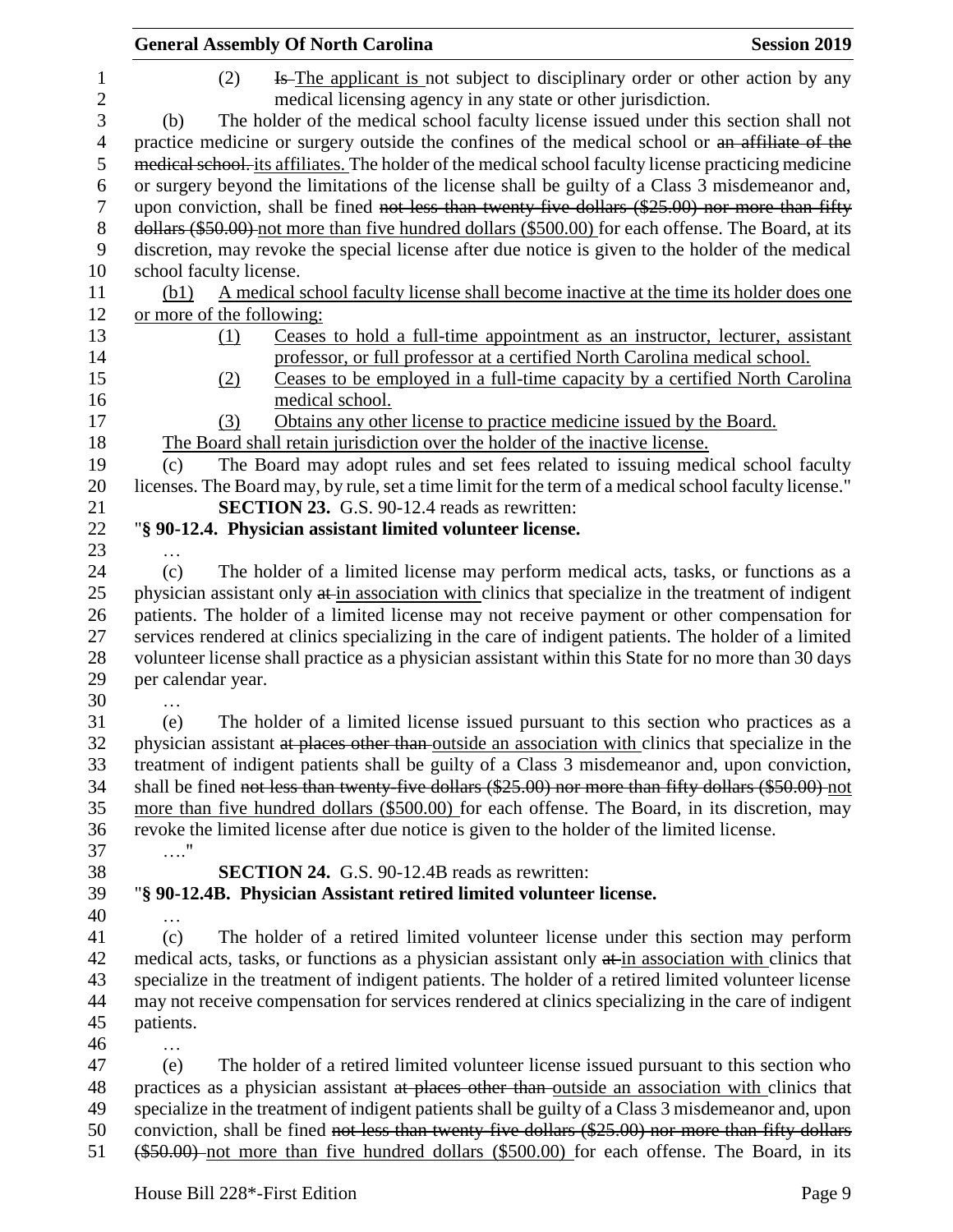| 1              | discretion, may revoke the limited license after due notice is given to the holder of the limited                                                                                              |
|----------------|------------------------------------------------------------------------------------------------------------------------------------------------------------------------------------------------|
| $\overline{2}$ | license.                                                                                                                                                                                       |
| 3              | $\ldots$ "                                                                                                                                                                                     |
| 4              | <b>SECTION 25.</b> G.S. 90-13.1 reads as rewritten:                                                                                                                                            |
| 5              | "§ 90-13.1. License fees.                                                                                                                                                                      |
| 6              | Each applicant for a license to practice medicine and surgery in this State under either<br>(a)                                                                                                |
| 7              | G.S. 90-9.1 or G.S. 90-9.2 shall pay to the North Carolina Medical Board an application fee of                                                                                                 |
| $8\,$<br>9     | four hundred dollars (\$400.00).                                                                                                                                                               |
|                | Each applicant for a limited license to practice in a medical education and training<br>(b)                                                                                                    |
| 10<br>11       | program under G.S. 90-12.01 shall pay to the Board a fee of one hundred dollars (\$100.00).<br>An applicant for a limited volunteer license under G.S. 90-12.1A or G.S. 90-12.1B<br>(c)        |
| 12             | shall not pay a fee.                                                                                                                                                                           |
| 13             | A fee of twenty-five dollars $(\$25.00)$ -seventy-five dollars $(\$75.00)$ shall be paid for<br>(d)                                                                                            |
| 14             | the issuance of a duplicate license.                                                                                                                                                           |
| 15             | All fees shall be paid in advance to the North Carolina Medical Board, to be held in<br>(e)                                                                                                    |
| 16             | a fund for the use of the Board.                                                                                                                                                               |
| 17             | For the initial and annual-licensure of an anesthesiologist assistant, the Board may<br>(f)                                                                                                    |
| 18             | require the payment of a fee not to exceed one hundred fifty dollars (\$150.00), two hundred thirty                                                                                            |
| 19             | dollars (\$230.00).                                                                                                                                                                            |
| 20             | For the initial licensure of a physician assistant, the Board may require the payment<br>(g)                                                                                                   |
| 21             | of two hundred thirty dollars (\$230.00)."                                                                                                                                                     |
| 22             | SECTION 26. G.S. 90-13.2 reads as rewritten:                                                                                                                                                   |
| 23             | "§ 90-13.2. Registration every year with Board.                                                                                                                                                |
| 24             | Every person licensed to practice medicine by the North Carolina Medical Board<br>(a)                                                                                                          |
| 25             | licensee shall register annually with the Board within no later than 30 days of after the person's                                                                                             |
| 26             | birthday.                                                                                                                                                                                      |
| 27             | A person who registers with the Board shall report to the Board the person's name and<br>(b)                                                                                                   |
| 28             | office and residence address and any other information required by the Board, and Board.                                                                                                       |
| 29             | Physicians shall pay an annual registration fee of two hundred fifty dollars (\$250.00),<br>(b1)                                                                                               |
| 30             | except those who have a limited license to practice in a medical education and training program                                                                                                |
| 31             | approved by the Board for the purpose of education or training shall pay a registration fee of one                                                                                             |
| 32             | hundred twenty-five dollars (\$125.00), and those who have a retired limited volunteer license                                                                                                 |
| 33             | pursuant to G.S. 90-12.1B or a limited volunteer license pursuant to G.S. 90-12.1A shall pay no                                                                                                |
| 34             | annual registration fee. However, licensees who have a limited license to practice for the purpose                                                                                             |
| 35             | of education and training under G.S. 90-12.01 shall not be required to pay more than one annual                                                                                                |
| 36<br>37       | registration fee for each year of training.                                                                                                                                                    |
| 38             | Physician assistants shall pay an annual registration of one hundred forty dollars<br>(b2)<br>(\$140.00). A physician assistant who fails to register as required by this section shall pay an |
| 39             | additional fee of twenty-five dollars (\$25.00) to the Board.                                                                                                                                  |
| 40             | Anesthesiologist assistants shall pay an annual registration of one hundred forty<br>(b3)                                                                                                      |
| 41             | dollars (\$140.00). An anesthesiologist assistant who fails to register as required by this section                                                                                            |
| 42             | shall pay an additional fee of twenty-five dollars (\$25.00) to the Board.                                                                                                                     |
| 43             | Repealed by Session Laws 2016-117, s. 2(i), effective October 1, 2016.<br>(c)                                                                                                                  |
| 44             | A physician licensee who is not actively engaged in the practice of medicine<br>(d)                                                                                                            |
| 45             | performance of medical acts, tasks, or functions in North Carolina and who does not wish to                                                                                                    |
| 46             | register the license may direct the Board to place the license on inactive status.                                                                                                             |
| 47             | A physician who fails to register as required by this section shall pay an additional<br>(e)                                                                                                   |
| 48             | fee of fifty dollars (\$50.00) seventy-five dollars (\$75.00) to the Board.                                                                                                                    |
| 49             | The license of any physician-licensee who fails to register and who remains<br>(e1)                                                                                                            |
| 50             | unregistered for a period of 30 days after certified notice of the failure is automatically inactive.                                                                                          |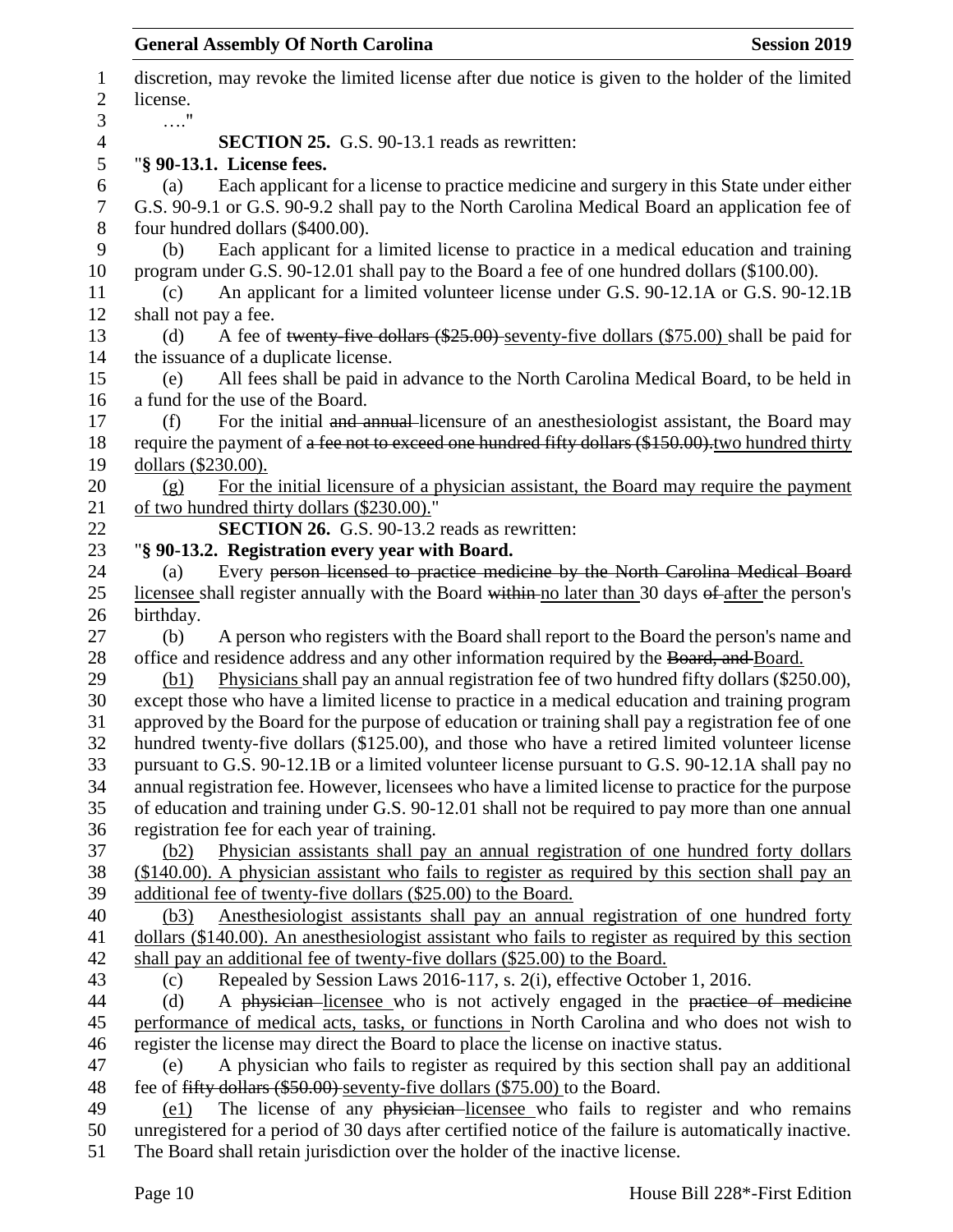|                  | <b>General Assembly Of North Carolina</b><br><b>Session 2019</b>                                     |  |  |  |  |  |
|------------------|------------------------------------------------------------------------------------------------------|--|--|--|--|--|
| $\mathbf{1}$     | Except as provided in G.S. 90-12.1B, a person whose license is inactive shall not<br>(f)             |  |  |  |  |  |
| $\overline{c}$   | practice medicine in North Carolina nor be required to pay the annual registration fee.              |  |  |  |  |  |
| 3                | Upon payment of all accumulated fees and penalties, the license of the physician<br>(g)              |  |  |  |  |  |
| 4                | licensee may be reinstated, subject to the Board requiring the physician-licensee to appear before   |  |  |  |  |  |
| 5                | the Board for an interview and to comply with other licensing requirements. The penalty may          |  |  |  |  |  |
| 6                | not exceed the applicable maximum fee for a license under G.S. 90-13.1.                              |  |  |  |  |  |
| $\boldsymbol{7}$ | The Board shall not deny a licensee's annual registration based solely on the licensee's<br>(h)      |  |  |  |  |  |
| $8\,$            | failure to become board certified."                                                                  |  |  |  |  |  |
| 9                | <b>SECTION 27.</b> Article 1 of Chapter 90 of the General Statutes is amended by adding              |  |  |  |  |  |
| 10               | a new section to read:                                                                               |  |  |  |  |  |
| 11               | "§ 90-13.2A. Fees for Professional Corporations.                                                     |  |  |  |  |  |
| 12               | The Board shall charge and collect the following certification to practice medicine in<br>(a)        |  |  |  |  |  |
| 13               | North Carolina for each professional corporation practicing medicine pursuant to Chapters 55B        |  |  |  |  |  |
| 14               | and 57D of the General Statutes:                                                                     |  |  |  |  |  |
| 15               | (1)                                                                                                  |  |  |  |  |  |
| 16               | (2)                                                                                                  |  |  |  |  |  |
| 17               | (3)                                                                                                  |  |  |  |  |  |
| 18               | The Board shall charge a twenty-five dollar (\$25.00) late fee for the late renewal of a<br>(b)      |  |  |  |  |  |
| 19               | corporate certificate.                                                                               |  |  |  |  |  |
| 20               | The Board shall charge a twenty-five dollar (\$25.00) late fee for each year a corporate<br>(c)      |  |  |  |  |  |
| 21               | certificate was suspended or held inactive if a professional corporation applies for reinstatement   |  |  |  |  |  |
| 22               | of its corporate certificate.                                                                        |  |  |  |  |  |
| 23               | The Board shall charge a twenty-five dollar (\$25.00) fee for any other administrative<br>(d)        |  |  |  |  |  |
| 24               | filing, including amendments to articles of incorporation, name changes, shareholder or              |  |  |  |  |  |
| 25               | membership information changes, articles of conversion, letters of non-objection, or articles of     |  |  |  |  |  |
| 26               | merger."                                                                                             |  |  |  |  |  |
| 27               | <b>SECTION 28.</b> G.S. 90-13.3 reads as rewritten:                                                  |  |  |  |  |  |
| 28               | "§ 90-13.3. Salaries, fees, expenses of the Board.                                                   |  |  |  |  |  |
| 29               | The compensation and expenses of the members and officers of the Board and all<br>(a)                |  |  |  |  |  |
| 30               | expenses proper and necessary in the opinion of the Board to the discharge of its duties under       |  |  |  |  |  |
| 31               | and to enforce the laws regulating the practice of medicine or and surgery shall be paid out of the  |  |  |  |  |  |
| 32               | fund, upon the warrant of the Board.                                                                 |  |  |  |  |  |
| 33               | The per diem compensation of Board members shall not exceed two-three hundred<br>(b)                 |  |  |  |  |  |
| 34               | dollars $(\$200.00)$ (\$300.00) per member for time spent in the performance and discharge of duties |  |  |  |  |  |
| 35               | as a member. Any unexpended sum of money remaining in the treasury of the Board at the               |  |  |  |  |  |
| 36               | expiration of the terms of office of the members of the Board shall be paid over to their successors |  |  |  |  |  |
| 37               | in office."                                                                                          |  |  |  |  |  |
| 38               | <b>SECTION 29.</b> G.S. 90-14 reads as rewritten:                                                    |  |  |  |  |  |
| 39               | "§ 90-14. Disciplinary Authority.                                                                    |  |  |  |  |  |
| 40               | The Board shall have the power to place on probation with or without -conditions,<br>(a)             |  |  |  |  |  |
| 41               | impose limitations and conditions on, publicly reprimand, assess monetary redress, issue public      |  |  |  |  |  |
| 42               | letters of concern, mandate free medical services, require satisfactory completion of treatment      |  |  |  |  |  |
| 43               | programs or remedial or educational training, fine, deny, annul, suspend, or revoke a license, or    |  |  |  |  |  |
| 44               | other authority to practice medicine in this State, issued by the Board to any person who has been   |  |  |  |  |  |
| 45               | found by the Board to have committed any of the following acts or conduct, or for any of the         |  |  |  |  |  |
| 46               | following reasons:                                                                                   |  |  |  |  |  |
| 47               |                                                                                                      |  |  |  |  |  |
| 48               | (5)<br>Being unable to practice medicine with reasonable skill and safety to patients                |  |  |  |  |  |
| 49               | by reason of illness, drunkenness, excessive use of alcohol, drugs, chemicals,                       |  |  |  |  |  |
| 50               | or any other type of material or by reason of any physical or mental                                 |  |  |  |  |  |
| 51               | abnormality. The Board is empowered and authorized to require a physician                            |  |  |  |  |  |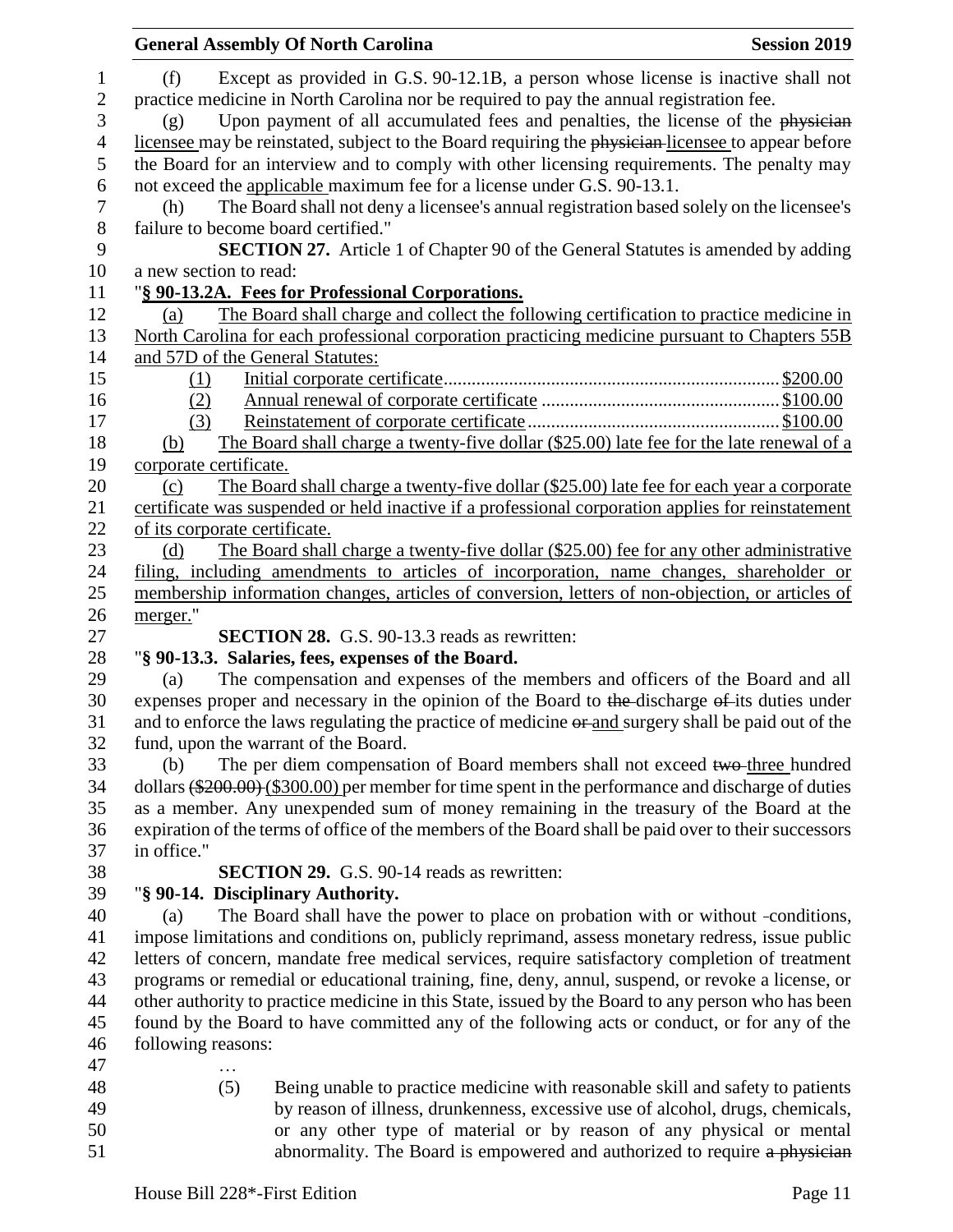|       | <b>General Assembly Of North Carolina</b>                                                                                                                            | <b>Session 2019</b> |
|-------|----------------------------------------------------------------------------------------------------------------------------------------------------------------------|---------------------|
|       | licensed by it an applicant or licensee to submit to a mental or physical                                                                                            |                     |
|       | examination by physicians or physician assistants, or mental examinations by                                                                                         |                     |
|       | other licensed health care providers acting within the scope of their practice                                                                                       |                     |
|       | as allowed by law designated by the Board during the pendency of a license                                                                                           |                     |
|       | application and before or after charges may be presented against the physician,                                                                                      |                     |
|       | applicant or licensee, and the results of the examination shall be admissible in                                                                                     |                     |
|       | evidence in a hearing before the Board. Failure to comply with an order                                                                                              |                     |
|       | pursuant to this subsection may be considered unprofessional conduct as                                                                                              |                     |
|       | defined in $90-14(a)(6)$ .                                                                                                                                           |                     |
| (6)   | Unprofessional conduct, including, but not limited to, departure from, or the                                                                                        |                     |
|       | failure to conform to, the standards of acceptable and prevailing medical                                                                                            |                     |
|       | practice, or the ethics of the medical profession, irrespective of whether or not<br>a patient is injured thereby, or the committing of any act contrary to honesty, |                     |
|       | justice, or good morals, whether the same is committed in the course of the                                                                                          |                     |
|       | licensee's practice or otherwise, and whether committed within or without                                                                                            |                     |
|       | North Carolina. The Board shall not revoke the license of or deny a license to                                                                                       |                     |
|       | a person, or discipline a licensee in any manner, solely because of that person's                                                                                    |                     |
|       | practice of a therapy that is experimental, nontraditional, or that departs from                                                                                     |                     |
|       | acceptable and prevailing medical practices unless, by competent evidence,                                                                                           |                     |
|       | the Board can establish that the treatment has a safety risk greater than the                                                                                        |                     |
|       | prevailing treatment or that the treatment is generally not effective.                                                                                               |                     |
|       |                                                                                                                                                                      |                     |
| (11)  | Lack of professional competence to practice medicine with a reasonable                                                                                               |                     |
|       | degree of skill and safety for patients or failing to maintain acceptable                                                                                            |                     |
|       | standards of one or more areas of professional physician practice. care. In this                                                                                     |                     |
|       | connection the Board may consider repeated acts of a physician indicating the                                                                                        |                     |
|       | physician's an applicant or licensee's failure to properly treat a patient. The                                                                                      |                     |
|       | Board may, upon reasonable grounds, require a physician an applicant or                                                                                              |                     |
|       | licensee to submit to inquiries or examinations, written or oral, as the Board                                                                                       |                     |
|       | deems necessary to determine the professional qualifications of such-that                                                                                            |                     |
|       | applicant or licensee. Failure to comply with an order pursuant to this                                                                                              |                     |
|       | subsection may be considered unprofessional conduct as defined in                                                                                                    |                     |
|       | $G.S. 90-14(a)(6)$ . In order to annul, suspend, deny, or revoke a license of an                                                                                     |                     |
|       | accused person, the Board shall find by the greater weight of the evidence that                                                                                      |                     |
|       | the care provided was not in accordance with the standards of practice for the                                                                                       |                     |
|       | procedures or treatments administered.                                                                                                                               |                     |
| (11a) | Not actively practiced medicine or practiced as a physician assistant, as a                                                                                          |                     |
|       | licensee, or having not maintained continued competency, as determined by                                                                                            |                     |
|       | the Board, for the two-year period immediately preceding the filing of an<br>application for an initial license from the Board or the filing of a request,           |                     |
|       | petition, motion, or application to reactivate or reinstate an inactive,                                                                                             |                     |
|       | suspended, or revoked license previously issued by the Board. The Board is                                                                                           |                     |
|       | authorized to adopt any rules or regulations it deems necessary to carry out                                                                                         |                     |
|       | the provisions of this subdivision.                                                                                                                                  |                     |
| (12)  | Promotion of the sale of drugs, devices, appliances or goods for a patient, or                                                                                       |                     |
|       | providing services to a patient, in such a manner as to exploit the patient, and                                                                                     |                     |
|       | upon a finding of the exploitation, the Board may order the licensee pay                                                                                             |                     |
|       | restitution be made to the payer of the bill, whether the patient or the insurer,                                                                                    |                     |
|       | by the physician; provided that a determination of the amount of restitution                                                                                         |                     |
|       | shall be based on credible testimony in the record.                                                                                                                  |                     |
|       |                                                                                                                                                                      |                     |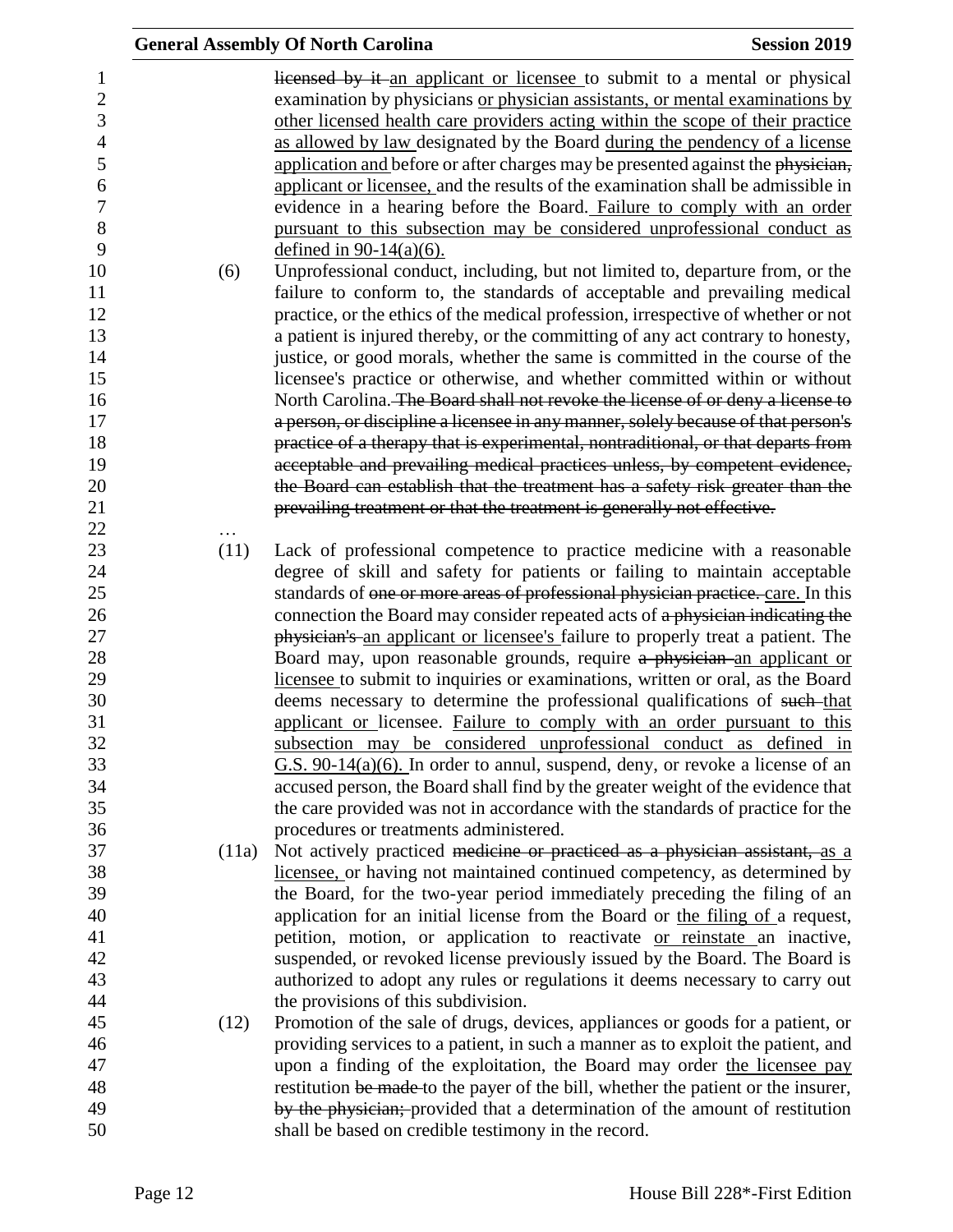|                    | <b>General Assembly Of North Carolina</b>                                                                                                                                                                                                                                                                                                                                                                                                                                                                                                                                                                                                                                                                                                                                                                                                                                                                                                                                                | <b>Session 2019</b> |
|--------------------|------------------------------------------------------------------------------------------------------------------------------------------------------------------------------------------------------------------------------------------------------------------------------------------------------------------------------------------------------------------------------------------------------------------------------------------------------------------------------------------------------------------------------------------------------------------------------------------------------------------------------------------------------------------------------------------------------------------------------------------------------------------------------------------------------------------------------------------------------------------------------------------------------------------------------------------------------------------------------------------|---------------------|
| (13)<br>(14)       | Having a license to practice medicine or the authority to practice medicine<br>revoked, suspended, restricted, or acted against or having a license to practice<br>medicine-denied by the licensing authority of any jurisdiction. jurisdiction,<br>including Canada, United Kingdom, and Australia. For purposes of this<br>subdivision, the licensing authority's acceptance of a license to practice<br>medicine-voluntarily relinquished by a physician-licensee or relinquished by<br>stipulation, consent order, or other settlement in response to or in anticipation<br>of the filing of administrative charges against the physician's licensee's<br>license, or an inactivation or voluntary surrender of a license while under<br>investigation is an action against a license to practice medicine practice.<br>The failure to comply with an order issued under this Article or the failure to<br>respond, within a reasonable period of time and in a reasonable manner as |                     |
|                    | determined by the Board, to inquiries from the Board concerning any matter                                                                                                                                                                                                                                                                                                                                                                                                                                                                                                                                                                                                                                                                                                                                                                                                                                                                                                               |                     |
|                    | affecting the license to practice medicine.                                                                                                                                                                                                                                                                                                                                                                                                                                                                                                                                                                                                                                                                                                                                                                                                                                                                                                                                              |                     |
| (15)               | The failure to complete an amount not to exceed 150 hours of continuing<br>medical education during any three consecutive calendar years pursuant to<br>rules adopted by the Board.                                                                                                                                                                                                                                                                                                                                                                                                                                                                                                                                                                                                                                                                                                                                                                                                      |                     |
| (16)               | A violation of any provision of this Article.                                                                                                                                                                                                                                                                                                                                                                                                                                                                                                                                                                                                                                                                                                                                                                                                                                                                                                                                            |                     |
| (17)               | Failure to make reports as required by this Article.                                                                                                                                                                                                                                                                                                                                                                                                                                                                                                                                                                                                                                                                                                                                                                                                                                                                                                                                     |                     |
|                    | The Board may, in its discretion and upon such terms and conditions and for such period of<br>time as it may prescribe, restore a license so revoked or otherwise acted upon, except that no                                                                                                                                                                                                                                                                                                                                                                                                                                                                                                                                                                                                                                                                                                                                                                                             |                     |
|                    | license that has been revoked shall be restored for a period of two years following the date of                                                                                                                                                                                                                                                                                                                                                                                                                                                                                                                                                                                                                                                                                                                                                                                                                                                                                          |                     |
| revocation.        |                                                                                                                                                                                                                                                                                                                                                                                                                                                                                                                                                                                                                                                                                                                                                                                                                                                                                                                                                                                          |                     |
| $\cdots$           |                                                                                                                                                                                                                                                                                                                                                                                                                                                                                                                                                                                                                                                                                                                                                                                                                                                                                                                                                                                          |                     |
| (c)                | A Except as provided in subsection (c1) of this section, a felony conviction shall result                                                                                                                                                                                                                                                                                                                                                                                                                                                                                                                                                                                                                                                                                                                                                                                                                                                                                                |                     |
|                    | in the automatic revocation of a license issued by the Board, unless the Board orders otherwise                                                                                                                                                                                                                                                                                                                                                                                                                                                                                                                                                                                                                                                                                                                                                                                                                                                                                          |                     |
|                    | or receives a request for a hearing from the person within 60 days of receiving notice from the                                                                                                                                                                                                                                                                                                                                                                                                                                                                                                                                                                                                                                                                                                                                                                                                                                                                                          |                     |
|                    | Board, after the conviction, of the provisions of this subsection. If the Board receives a timely                                                                                                                                                                                                                                                                                                                                                                                                                                                                                                                                                                                                                                                                                                                                                                                                                                                                                        |                     |
|                    | request for a hearing in such a case, the provisions of G.S. 90-14.2 shall be followed.                                                                                                                                                                                                                                                                                                                                                                                                                                                                                                                                                                                                                                                                                                                                                                                                                                                                                                  |                     |
| (c1)               | A felony conviction under Article 7B of Chapter 14 of the General Statutes shall result                                                                                                                                                                                                                                                                                                                                                                                                                                                                                                                                                                                                                                                                                                                                                                                                                                                                                                  |                     |
|                    | in the automatic denial or revocation of a license issued by the Board, and that denial or                                                                                                                                                                                                                                                                                                                                                                                                                                                                                                                                                                                                                                                                                                                                                                                                                                                                                               |                     |
|                    | revocation shall be permanent, and the applicant or licensee shall be ineligible for reapplication,                                                                                                                                                                                                                                                                                                                                                                                                                                                                                                                                                                                                                                                                                                                                                                                                                                                                                      |                     |
|                    | relicensure, reinstatement, or restoration under subsection $(c2)$ of this section.                                                                                                                                                                                                                                                                                                                                                                                                                                                                                                                                                                                                                                                                                                                                                                                                                                                                                                      |                     |
| (c2)               | Except as provided in subsection $(c1)$ of this section, where the Board has exercised                                                                                                                                                                                                                                                                                                                                                                                                                                                                                                                                                                                                                                                                                                                                                                                                                                                                                                   |                     |
|                    | its authority pursuant to this section to revoke a license, the holder of the revoked license will                                                                                                                                                                                                                                                                                                                                                                                                                                                                                                                                                                                                                                                                                                                                                                                                                                                                                       |                     |
| of the revocation. | not be eligible to make an application for reinstatement before two years from the effective date                                                                                                                                                                                                                                                                                                                                                                                                                                                                                                                                                                                                                                                                                                                                                                                                                                                                                        |                     |
|                    |                                                                                                                                                                                                                                                                                                                                                                                                                                                                                                                                                                                                                                                                                                                                                                                                                                                                                                                                                                                          |                     |
| (g)                | Prior to taking action against any licensee for providing care not in accordance with                                                                                                                                                                                                                                                                                                                                                                                                                                                                                                                                                                                                                                                                                                                                                                                                                                                                                                    |                     |
|                    | the standards of practice of care for the procedures or treatments administered, the Board shall                                                                                                                                                                                                                                                                                                                                                                                                                                                                                                                                                                                                                                                                                                                                                                                                                                                                                         |                     |
|                    | whenever practical consult with a licensee who routinely utilizes or is familiar with the same                                                                                                                                                                                                                                                                                                                                                                                                                                                                                                                                                                                                                                                                                                                                                                                                                                                                                           |                     |
|                    | modalities and who has an understanding of the standards of practice for the modality                                                                                                                                                                                                                                                                                                                                                                                                                                                                                                                                                                                                                                                                                                                                                                                                                                                                                                    |                     |
|                    | administered. Information obtained as result of the consultation shall be available to the licensee                                                                                                                                                                                                                                                                                                                                                                                                                                                                                                                                                                                                                                                                                                                                                                                                                                                                                      |                     |
|                    | at the informal nonpublic precharge conference.                                                                                                                                                                                                                                                                                                                                                                                                                                                                                                                                                                                                                                                                                                                                                                                                                                                                                                                                          |                     |
|                    |                                                                                                                                                                                                                                                                                                                                                                                                                                                                                                                                                                                                                                                                                                                                                                                                                                                                                                                                                                                          |                     |
| (i)                | At the time of first communication from the Board or agent of the Board to a licensee                                                                                                                                                                                                                                                                                                                                                                                                                                                                                                                                                                                                                                                                                                                                                                                                                                                                                                    |                     |
|                    | regarding a complaint or investigation, the Board shall provide notice in writing to the licensee                                                                                                                                                                                                                                                                                                                                                                                                                                                                                                                                                                                                                                                                                                                                                                                                                                                                                        |                     |
|                    | that informs the licensee: (i) of the existence of any complaint or other information forming the                                                                                                                                                                                                                                                                                                                                                                                                                                                                                                                                                                                                                                                                                                                                                                                                                                                                                        |                     |
|                    | basis for the initiation of an investigation; (ii) that the licensee may retain counsel; (iii) how the                                                                                                                                                                                                                                                                                                                                                                                                                                                                                                                                                                                                                                                                                                                                                                                                                                                                                   |                     |
|                    | Board will communicate with the licensee regarding the investigation or disciplinary proceeding                                                                                                                                                                                                                                                                                                                                                                                                                                                                                                                                                                                                                                                                                                                                                                                                                                                                                          |                     |
|                    | in accordance with subsections (m) and (n) of this section; (iv) section; (iv) that the licensee has                                                                                                                                                                                                                                                                                                                                                                                                                                                                                                                                                                                                                                                                                                                                                                                                                                                                                     |                     |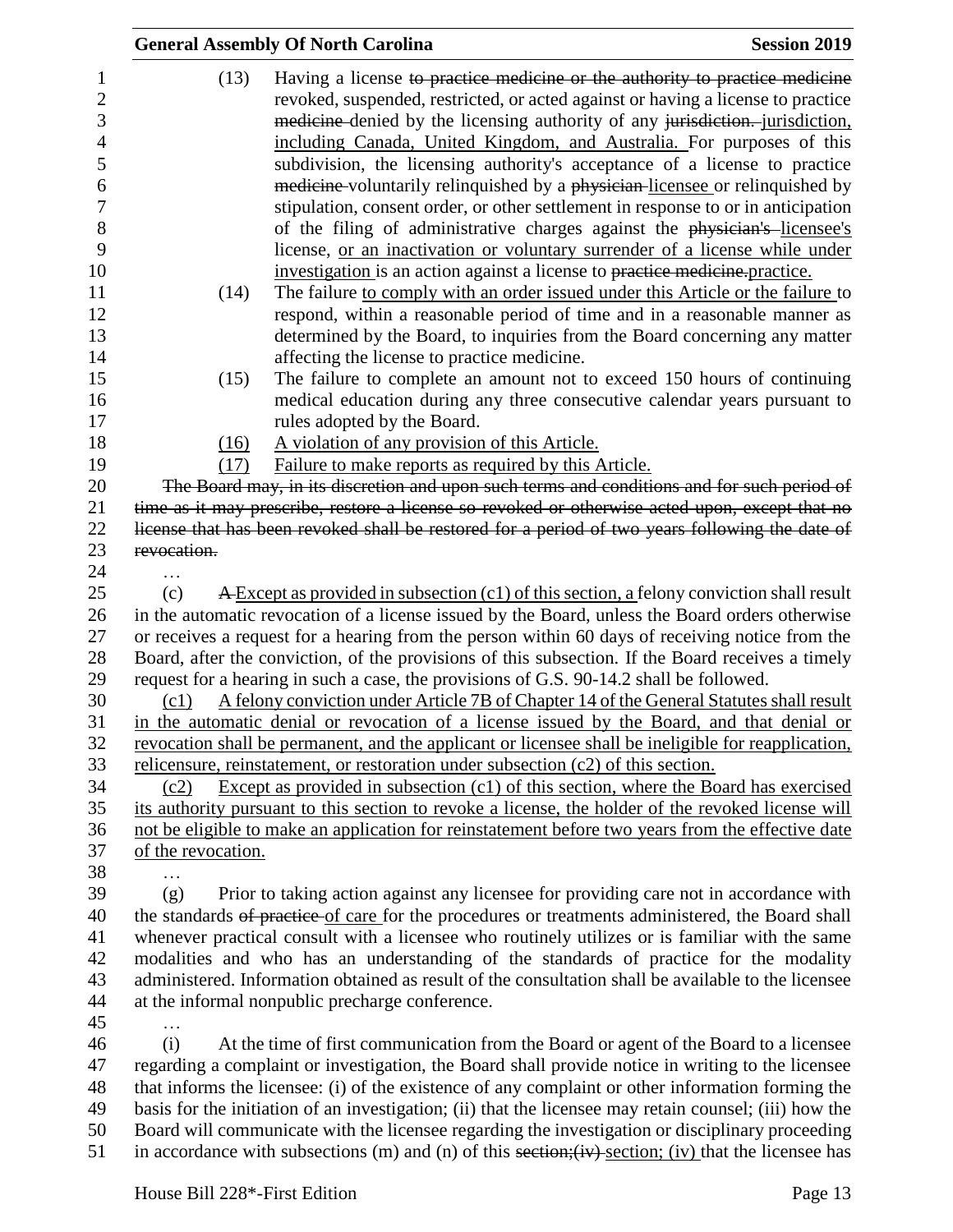#### **General Assembly Of North Carolina Session 2019 Session 2019**

 a duty to respond to inquiries from the Board concerning any matter affecting the license, and all information supplied to the Board and its staff will be considered by the Board in making a determination with regard to the matter under investigation; (v) that the Board will complete its investigation within six months or provide an explanation as to why it must be extended; and (vi) that if the Board makes a decision to initiate public disciplinary proceedings, the licensee may request in writing an informal nonpublic precharge conference.

 (j) After the Board has made a nonpublic determination to initiate disciplinary proceedings, but before public charges have been issued, the licensee requesting so in writing, shall be entitled to an informal nonpublic precharge conference. At least five days prior to the informal nonpublic precharge conference, the Board will provide to the licensee the following: (i) all relevant information obtained during an investigation, including exculpatory evidence except for information that would identify an anonymous complainant; (ii) the substance of any written expert opinion that the Board relied upon, not including information that would identify an anonymous complainant or expert reviewer; (iii) notice that the licensee may retain counsel, and if the licensee retains counsel all communications from the Board or agent of the Board regarding the disciplinary proceeding will be made through the licensee's counsel; (iv) notice that if a Board member initiated the investigation then that Board member will not participate in the adjudication of the matter before the Board or hearing committee; (v) notice that the Board may use an administrative law judge or designate hearing officers to conduct hearings as a hearing committee to take evidence; (vi) notice that the hearing shall proceed in the manner prescribed in Article 3A of Chapter 150B of the General Statutes and as otherwise provided in this Article; and (vii) any Board member who serves as a hearing officer in this capacity shall not serve as part of the quorum that determines the final agency decision. The provisions of this section do 24 not apply where the Board has exercised its authority under G.S. 150B-3(c) and issued an order of summary suspension.

26 (k) Unless the conditions specified in G.S. 150B-3(c) exist, the Board shall not When the Board has made a determination that the public health, safety, or welfare requires emergency action, the Board may seek to require of a licensee the taking of any action adversely impacting the licensee's medical practice or license without first giving notice of the proposed action, the basis for the proposed action, and information required under subsection (i) of this section. …."

**SECTION 30.** G.S. 90-14.1 reads as rewritten:

"**§ 90-14.1. Judicial review of Board's decision denying issuance of a license.**

 Whenever the North Carolina Medical Board has determined that a person who has duly made application to take an examination to be given by the Board showing his education, training and other qualifications required by said Board, or that a person who has taken and passed an examination given by the Board, has failed to satisfy the Board of his qualifications to be examined or an applicant fails to satisfy the Board of the applicant's qualifications to be issued a license, for any cause other than failure to pass an examination, the Board shall immediately notify such person of its decision, and indicate in what respect the applicant has so failed to satisfy the Board. Such applicant shall be given a formal hearing before the Board upon request 42 of such applicant filed with or mailed by registered mail to the secretary of the Board at Raleigh, 43 North Carolina, within 10 days after receipt of the Board's decision, stating the reasons for such request. The Board shall within 20 days of receipt of such request notify such applicant of the time and place of a public hearing, which shall be held within a reasonable time. The burden of 46 satisfying the Board of his the applicant's qualifications for licensure shall be upon the applicant. 47 Following such hearing, the Board shall determine whether the applicant is qualified to be 48 examined or is entitled to be licensed as the case may be. licensed. Any such decision of the 49 Board shall be subject to judicial review upon appeal to the Superior Court of Wake County superior court of the county where the Board is located upon the filing with the Board of a written notice of appeal with exceptions taken to the decision of the Board within 20 days after service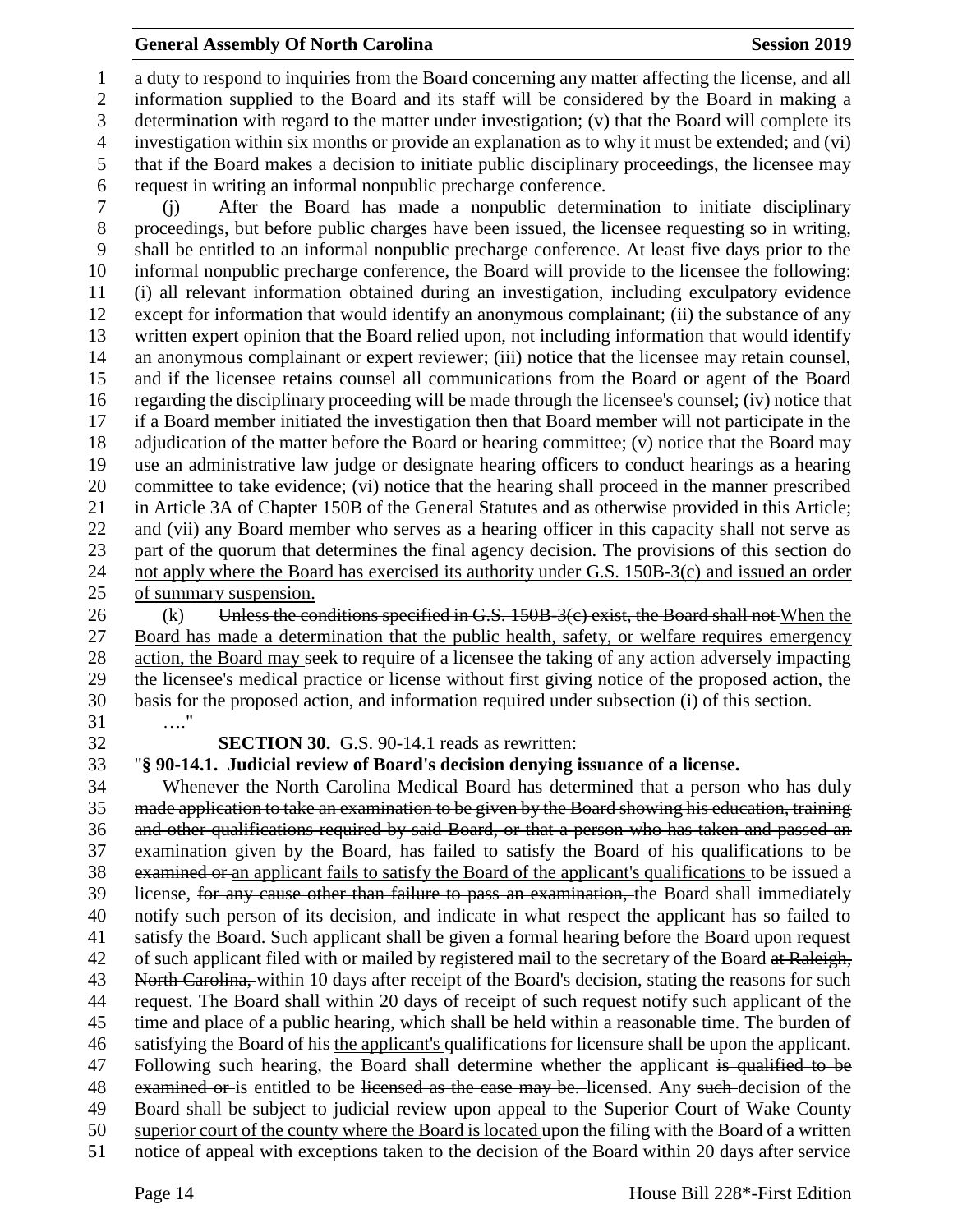#### **General Assembly Of North Carolina Session 2019 Session 2019**

 of notice of the Board's final decision. Within 30 days after receipt of notice of appeal, the 2 secretary of the Board shall certify to the clerk of the Superior Court of Wake County-superior court of the county where the Board is located the record of the case which shall include a copy of the notice of hearing, a transcript of the testimony and evidence received at the hearing, a copy of the decision of the Board, and a copy of the notice of appeal and exceptions. Upon appeal the case shall be heard by the judge without a jury, upon the record, except that in cases of alleged omissions or errors in the record, testimony may be taken by the court. The decision of the Board shall be upheld unless the substantial rights of the applicant have been prejudiced because the decision of the Board is in violation of law or is not supported by any evidence admissible under 10 this Article, or is arbitrary or capricious. Each party to the review proceeding may appeal to the Supreme Court as hereinafter provided in G.S. 90-14.11."

**SECTION 31.** G.S. 90-14.2(a) reads as rewritten:

 "(a) Before the Board shall take disciplinary action against any license granted by it, the 14 licensee shall be given a written notice indicating the charges made against the licensee, which 15 notice may be prepared by a committee or one or more members of the Board designated by the 16 Board, licensee and stating that the licensee will be given an opportunity to be heard concerning the charges at a time and place stated in the notice, or at a time and place to be thereafter designated by the Board, and the Board shall hold a public hearing not less than 30 days from the date of the service of notice upon the licensee, at which the licensee may appear personally and through counsel, may cross examine witnesses and present evidence in the licensee's own behalf. A licensee who is mentally incompetent shall be represented at such hearing and shall be served with notice as herein provided by and through a guardian ad litem appointed by the clerk of the court of the county in which the licensee resides. The licensee may file written answers to the charges within 30 days after the service of the notice, which answer shall become a part of the record but shall not constitute evidence in the case."

**SECTION 32.** G.S. 90-14.5 reads as rewritten:

# "**§ 90-14.5. Use of hearing committee and depositions; recommended decisions; appointment of hearing officers.**

…

 (a1) The Board may use an administrative law judge consistent with Article 3A of Chapter 150B of the General Statutes in lieu of a hearing committee so long as the Board has not solely 32 alleged that the licensee failed to meet an applicable standard of medical-care. Notwithstanding this subsection, the Board may use an administrative law judge consistent with Article 3A of Chapter 150B of the General Statutes if the licensee is a current or former Board member.

 (b) Evidence and testimony may be presented at hearings before the Board or a hearing committee in the form of depositions before any person authorized to administer oaths in accordance with the procedure for the taking of depositions in civil actions in the superior court. …." **SECTION 33.** G.S. 90-14.6 reads as rewritten:

# "**§ 90-14.6. Evidence admissible.**

…

 (c1) Evidence and testimony may be presented at hearings before the Board or a hearing committee in the form of depositions before any person authorized to administer oaths in accordance with the procedure for the taking of depositions in civil actions in the superior court. (d) When evidence is not reasonably available under the Rules of Civil Procedure and Rules of Evidence to show relevant facts, then the most reliable and substantial evidence available shall be admitted. At the discretion of the presiding officer of the hearing, the Board

may receive witness testimony at a hearing by means of telephone or videoconferencing."

**SECTION 34.** G.S. 90-14.8(b) reads as written:

 "(b) A licensee against whom any public disciplinary sanction is imposed by the Board 51 may obtain a review of the decision of the Board in the Superior Court of Wake County, superior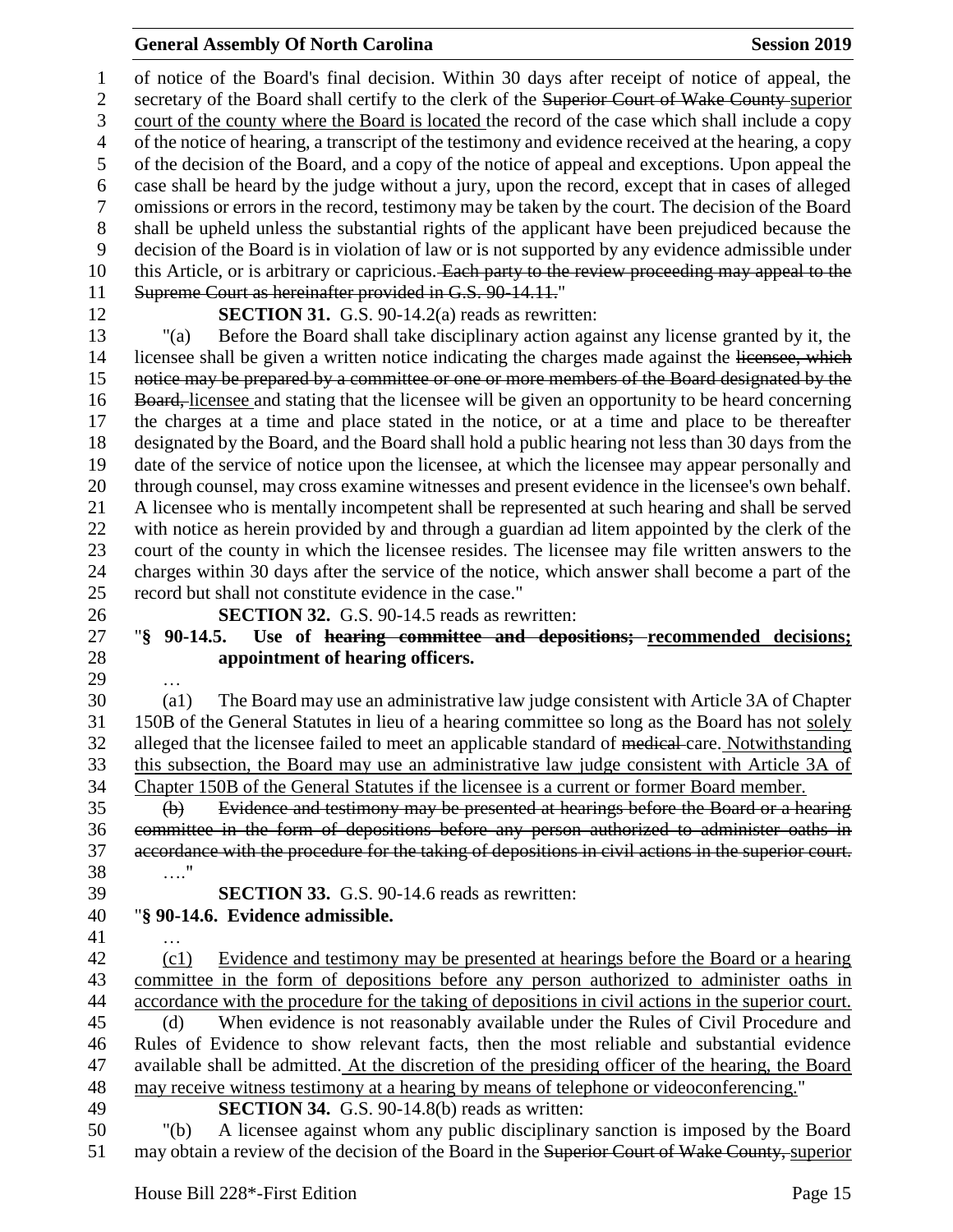### court of the county where the Board is located or the county in which the licensee resides, upon filing with the secretary of the Board a written notice of appeal within 30 days after the date of the service of the decision of the Board, stating all exceptions taken to the decision of the Board and indicating the court in which the appeal is to be heard. The court shall schedule and hear the case within six months of the filing of the appeal." **SECTION 35.** G.S. 90-14.13 reads as rewritten: "**§ 90-14.13. Reports of disciplinary action by health care institutions; reports of**  8 **professional liability insurance awards or settlements; immunity from liability.**<br>
9 (a) The chief administrative officer of every licensed hospital or other health care (a) The chief administrative officer of every licensed hospital or other health care institution, including Health Maintenance Organizations, as defined in G.S. 58-67-5, preferred providers, as defined in G.S. 58-50-56, and all other provider organizations that issue credentials 12 to physicians who practice medicine in the State, persons licensed under this Article shall, after consultation with the chief of staff of that institution, report to the Board the following actions involving a physician's privileges to practice in that institution within 30 days of the date that the action takes effect: (1) A summary revocation, summary suspension, or summary limitation of privileges, regardless of whether the action has been finally determined. (2) A revocation, suspension, or limitation of privileges that has been finally determined by the governing body of the institution. 20 (3) A resignation from practice or voluntary reduction of privileges.privileges while under investigation or threat of investigation. (4) Any action reportable pursuant to Title IV of P.L. 99-660, the Health Care Quality Improvement Act of 1986, as amended, not otherwise reportable 24 under subdivisions (1), (2), or (3) of this subsection. 25 (a1) A hospital is not required to report: report any of the following: 26 (1) The suspension or limitation of a physician's licensee's privileges for failure to timely complete medical records. 28 (2) A resignation from practice due solely to the physician's licensee's completion of a medical residency, internship, or fellowship. The Board is authorized to adopt rules limiting the reporting requirements of subsection (a) of this section. … (b) Any licensed physician licensee who does not possess professional liability insurance insurance, or possess professional liability insurance from entities not owned and operated within this State, shall report to the Board any award of damages or any settlement of any malpractice complaint affecting his or her practice within 30 days of the award or settlement. (c) The chief administrative officer of each insurance company providing professional liability insurance for physicians who practice medicine in North Carolina, persons licensed under this Article, the administrative officer of the Liability Insurance Trust Fund Council created by G.S. 116-220, and the administrative officer of any trust fund or other fund operated or administered by a hospital authority, group, or provider shall report to the Board within 30 days any of the following: (1) Any award of damages or settlement of any claim or lawsuit affecting or involving a person licensed under this Article licensee that it insures. (2) Any cancellation or nonrenewal of its professional liability coverage of a physician, licensee, if the cancellation or nonrenewal was for cause. (3) A malpractice payment that is reportable pursuant to Title IV of P.L. 99-660, the Health Care Quality Improvement Act of 1986, as amended, not otherwise reportable under subdivision (1) or (2) of this subsection. For the purposes of this subsection, a "claim" means an oral or written request for compensation made by a patient or a patient's representative, or an offer of compensation to a

**General Assembly Of North Carolina Session 2019 Session 2019**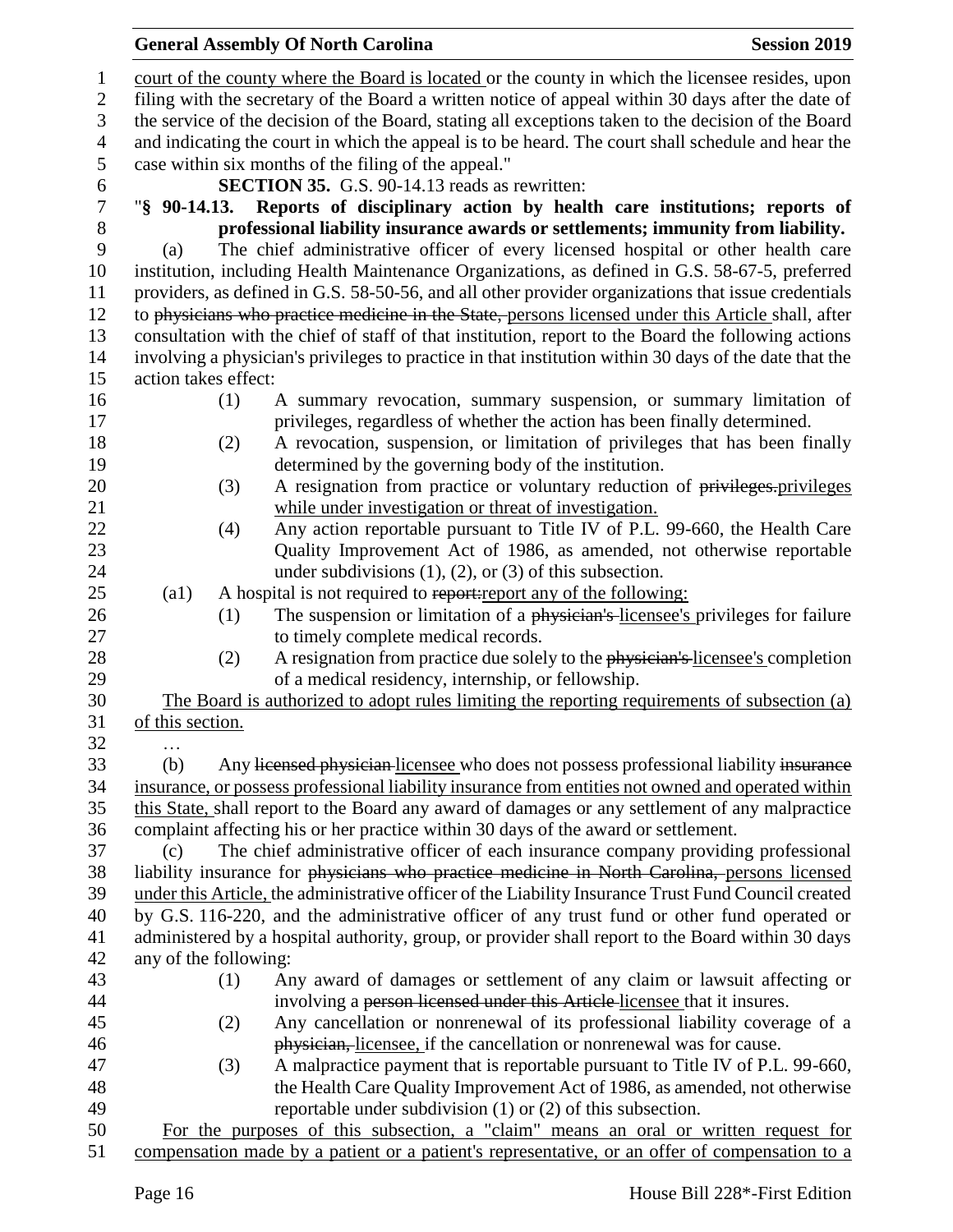| <b>General Assembly Of North Carolina</b><br><b>Session 2019</b>                                                                                                                                            |
|-------------------------------------------------------------------------------------------------------------------------------------------------------------------------------------------------------------|
| patient or a patient's representative, based on a belief that the patient was injured due to care                                                                                                           |
| affecting or involving a licensee. The Board shall determine whether the patient's care affected                                                                                                            |
| or involved a licensee under this Article.                                                                                                                                                                  |
|                                                                                                                                                                                                             |
| <b>SECTION 36.</b> G.S. 90-16 reads as rewritten:                                                                                                                                                           |
| "§ 90-16. Self-reporting requirements; confidentiality of Board investigative information;                                                                                                                  |
| cooperation with law enforcement; patient protection; Board to keep public                                                                                                                                  |
| records.                                                                                                                                                                                                    |
| The North Carolina Medical Board shall keep a regular record of its proceedings with<br>(a)                                                                                                                 |
| the names of the members of the Board present, the names of the applicants for license, and other                                                                                                           |
| information as to its actions. The North Carolina Medical Board shall publish the names of those                                                                                                            |
| licensed within 30 days after granting the license.                                                                                                                                                         |
|                                                                                                                                                                                                             |
| All records, papers, investigative files, investigative reports, other investigative<br>(c)                                                                                                                 |
| information and other documents containing information in the possession of or received or                                                                                                                  |
| gathered by the Board, or its members or employees or consultants as a result of investigations,                                                                                                            |
| inquiries, assessments, or interviews conducted in connection with a licensing, complaint,                                                                                                                  |
| assessment, potential impairment matter, disciplinary matter, or report of professional liability                                                                                                           |
| insurance awards or settlements pursuant to G.S. 90-14.13, shall not be considered public records                                                                                                           |
| within the meaning of Chapter 132 of the General Statutes and are privileged, confidential, and                                                                                                             |
| not subject to discovery, subpoena, or other means of legal compulsion for release to any person                                                                                                            |
| other than the Board, its employees or consultants involved in the application for license,                                                                                                                 |
| impairment assessment, or discipline of a license holder, except as provided in subsections (d)                                                                                                             |
| and subsection (e1) of this section. For purposes of this subsection, investigative information                                                                                                             |
| includes information relating to the identity of, and a report made by, a physician or other person                                                                                                         |
| performing an expert review for the Board and transcripts of any deposition taken by Board                                                                                                                  |
| counsel in preparation for or anticipation of a hearing held pursuant to this Article but not                                                                                                               |
| admitted into evidence at the hearing.                                                                                                                                                                      |
| Repealed by Session Laws 2016-117, s. 2(o), effective October 1, 2016.<br>(d)                                                                                                                               |
| Information furnished to a licensee or applicant, or counsel for a licensee or applicant,<br>(e)                                                                                                            |
| under subsection (d) of this section $G.S. 90-14(j)$ shall be subject to discovery or subpoena                                                                                                              |
| between and among the parties in a civil case in which the licensee is a party.                                                                                                                             |
|                                                                                                                                                                                                             |
| (k)<br>The Board, its members and staff, may release confidential or nonpublic information                                                                                                                  |
| to any health care licensure board in this State or another state or authorized Department of Health                                                                                                        |
| and Human Services personnel with enforcement or investigative responsibilities about the                                                                                                                   |
| issuance, denial, annulment, suspension, or revocation of a license, or the voluntary surrender of                                                                                                          |
|                                                                                                                                                                                                             |
| a license by a licensee of the Board, including the reasons for the action, or an investigative report<br>made by the Board, any state or federal agency with investigative or enforcement responsibilities |
|                                                                                                                                                                                                             |
| about any investigation conducted or any action taken by the Board. For the purposes of this                                                                                                                |
| section, the state or federal agencies receiving the information may not delegate their                                                                                                                     |
| responsibilities to a nongovernmental organization. The Board shall notify the licensee within 60                                                                                                           |
| days after the information is transmitted. A summary of the information that is being transmitted                                                                                                           |
| shall be furnished to the licensee. If the licensee requests in writing within 30 days after being                                                                                                          |
| notified that the information has been transmitted, the licensee shall be furnished a copy of all                                                                                                           |
| information so transmitted. The notice or copies of the information shall not be provided if the                                                                                                            |

- information relates to an ongoing criminal investigation by any law enforcement agency or authorized Department of Health and Human Services personnel with enforcement or investigative responsibilities."
- **SECTION 37.** G.S. 90-18(c) reads as rewritten: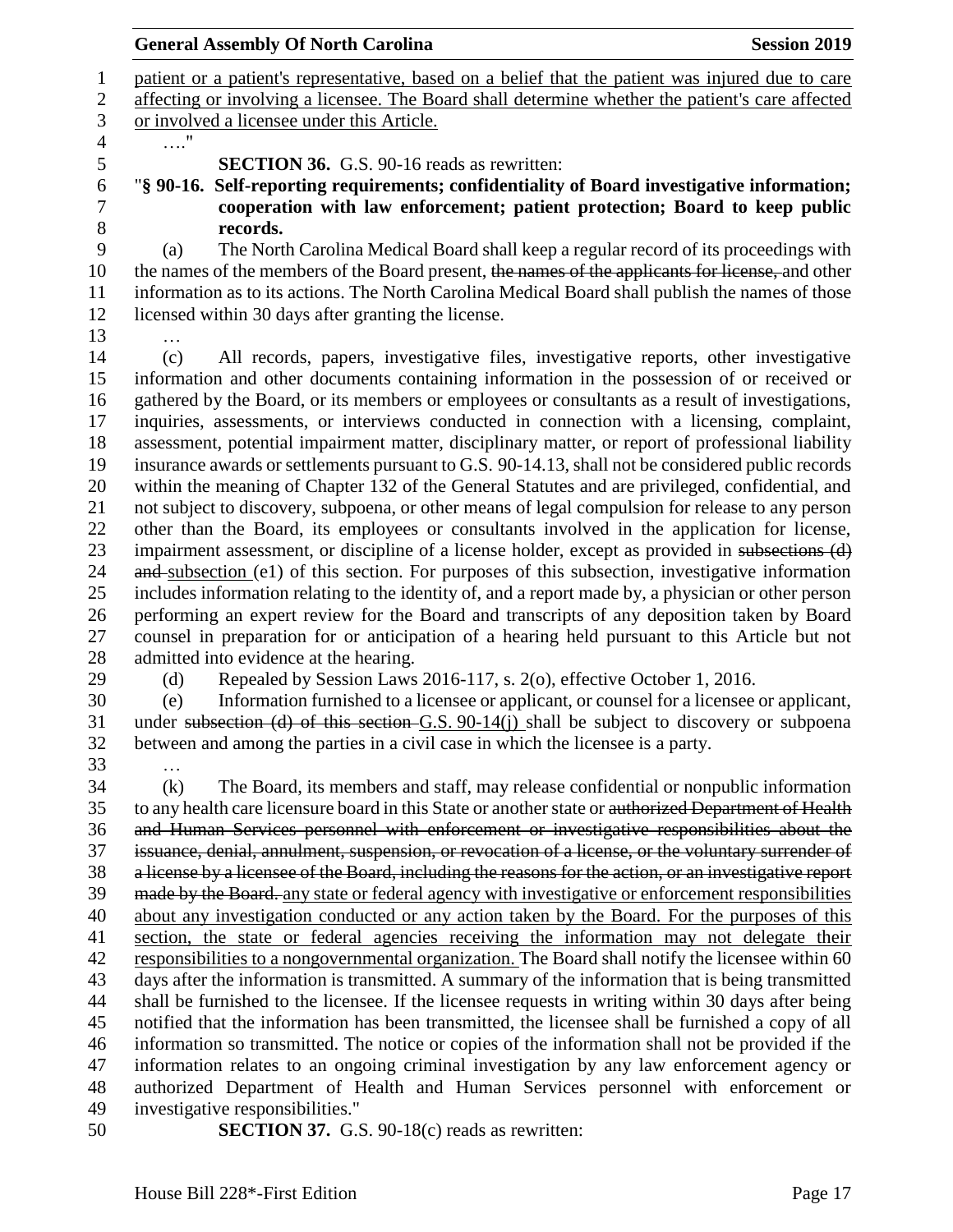|                       |                  | <b>General Assembly Of North Carolina</b>                                                                                                                                                                                                                                                                                                                                                                                                                                                                                                                                                                                                                                                                                                                                                                                                                                                                                                                                                                                                                                                                                                                                                                                                                                                                                                                              | <b>Session 2019</b> |
|-----------------------|------------------|------------------------------------------------------------------------------------------------------------------------------------------------------------------------------------------------------------------------------------------------------------------------------------------------------------------------------------------------------------------------------------------------------------------------------------------------------------------------------------------------------------------------------------------------------------------------------------------------------------------------------------------------------------------------------------------------------------------------------------------------------------------------------------------------------------------------------------------------------------------------------------------------------------------------------------------------------------------------------------------------------------------------------------------------------------------------------------------------------------------------------------------------------------------------------------------------------------------------------------------------------------------------------------------------------------------------------------------------------------------------|---------------------|
| $"({c})$<br>Article:  |                  | The following shall not constitute practicing medicine or surgery as defined in this                                                                                                                                                                                                                                                                                                                                                                                                                                                                                                                                                                                                                                                                                                                                                                                                                                                                                                                                                                                                                                                                                                                                                                                                                                                                                   |                     |
|                       | .<br>(9)         | The practice of osteopathy by any legally licensed osteopath when engaged in<br>the practice of osteopathy as defined by law, and especially G.S. 90-129.                                                                                                                                                                                                                                                                                                                                                                                                                                                                                                                                                                                                                                                                                                                                                                                                                                                                                                                                                                                                                                                                                                                                                                                                              |                     |
|                       | (12)             | Any person practicing radiology as hereinafter defined shall be deemed to be<br>engaged in the practice of medicine within the meaning of this Article.<br>"Radiology" shall be defined as, that method of medical practice in which<br>demonstration and examination of the normal and abnormal structures, parts<br>or functions of the human body are made by use of X ray. Any person shall<br>be regarded as engaged in the practice of radiology who makes or offers to<br>make, for a consideration, a demonstration or examination of a human being<br>or a part or parts of a human body by means of fluoroscopic exhibition or by<br>the shadow imagery registered with photographic materials and the use of X<br>rays; or holds himself out to diagnose or able to make or makes any<br>interpretation or explanation by word of mouth, writing or otherwise of the<br>meaning of such fluoroscopic or registered shadow imagery of any part of the<br>human body by use of X rays; or who treats any disease or condition of the<br>human body by the application of X rays or radium. Nothing in this<br>subdivision shall prevent the practice of radiology by any person licensed<br>under the provisions of Articles 2, 7, 8, and 12A of this Chapter."Radiology"<br>is a specialty branch of the practice of medicine in which illness or disease is |                     |
|                       |                  | diagnosed or treated using various techniques or modalities, including radiant<br>energy or ionizing radiation, and ultrasound and magnetic resonance. The<br>education and training for the practice of radiology includes extensive study<br>in the physics of radiant energy and medical imaging, radiation protection,<br>and the application of ionizing radiation in the diagnosis and treatment of<br>disease.                                                                                                                                                                                                                                                                                                                                                                                                                                                                                                                                                                                                                                                                                                                                                                                                                                                                                                                                                  |                     |
|                       | (18)             | The practice of medicine by any nonregistered physician residing in another<br>state or foreign country who is contacted by one of the physician's regular<br>patients for treatment by use of the Internet or a toll free telephone number<br>any method of communication while the physician's patient is temporarily in<br>this State.                                                                                                                                                                                                                                                                                                                                                                                                                                                                                                                                                                                                                                                                                                                                                                                                                                                                                                                                                                                                                              |                     |
|                       | $\ldots$ "       | <b>SECTION 38.</b> G.S. 90-18.1 reads as rewritten:<br>"§ 90-18.1. Limitations on physician assistants.                                                                                                                                                                                                                                                                                                                                                                                                                                                                                                                                                                                                                                                                                                                                                                                                                                                                                                                                                                                                                                                                                                                                                                                                                                                                |                     |
| (a)<br>(b)            |                  | Any person who is licensed under the provisions of G.S. 90-9.3 to perform medical<br>acts, tasks, and functions as an assistant to a physician assistant may use the title "physician<br>assistant". assistant" or "PA." Any other person who uses the title in any form or holds out to be<br>a physician assistant or to be so licensed, shall be deemed to be in violation of this Article.<br>Physician assistants are authorized to write prescriptions for drugs under the                                                                                                                                                                                                                                                                                                                                                                                                                                                                                                                                                                                                                                                                                                                                                                                                                                                                                       |                     |
| following conditions: | $\left(3\right)$ | The North Carolina Medical Board has assigned an identification number to<br>the physician assistant which is shown on the written prescription.                                                                                                                                                                                                                                                                                                                                                                                                                                                                                                                                                                                                                                                                                                                                                                                                                                                                                                                                                                                                                                                                                                                                                                                                                       |                     |
| (d)                   |                  | Physician assistants are authorized to order medications, tests and treatments in<br>hospitals, clinics, nursing homes, and other health facilities under the following conditions:                                                                                                                                                                                                                                                                                                                                                                                                                                                                                                                                                                                                                                                                                                                                                                                                                                                                                                                                                                                                                                                                                                                                                                                    |                     |
|                       |                  |                                                                                                                                                                                                                                                                                                                                                                                                                                                                                                                                                                                                                                                                                                                                                                                                                                                                                                                                                                                                                                                                                                                                                                                                                                                                                                                                                                        |                     |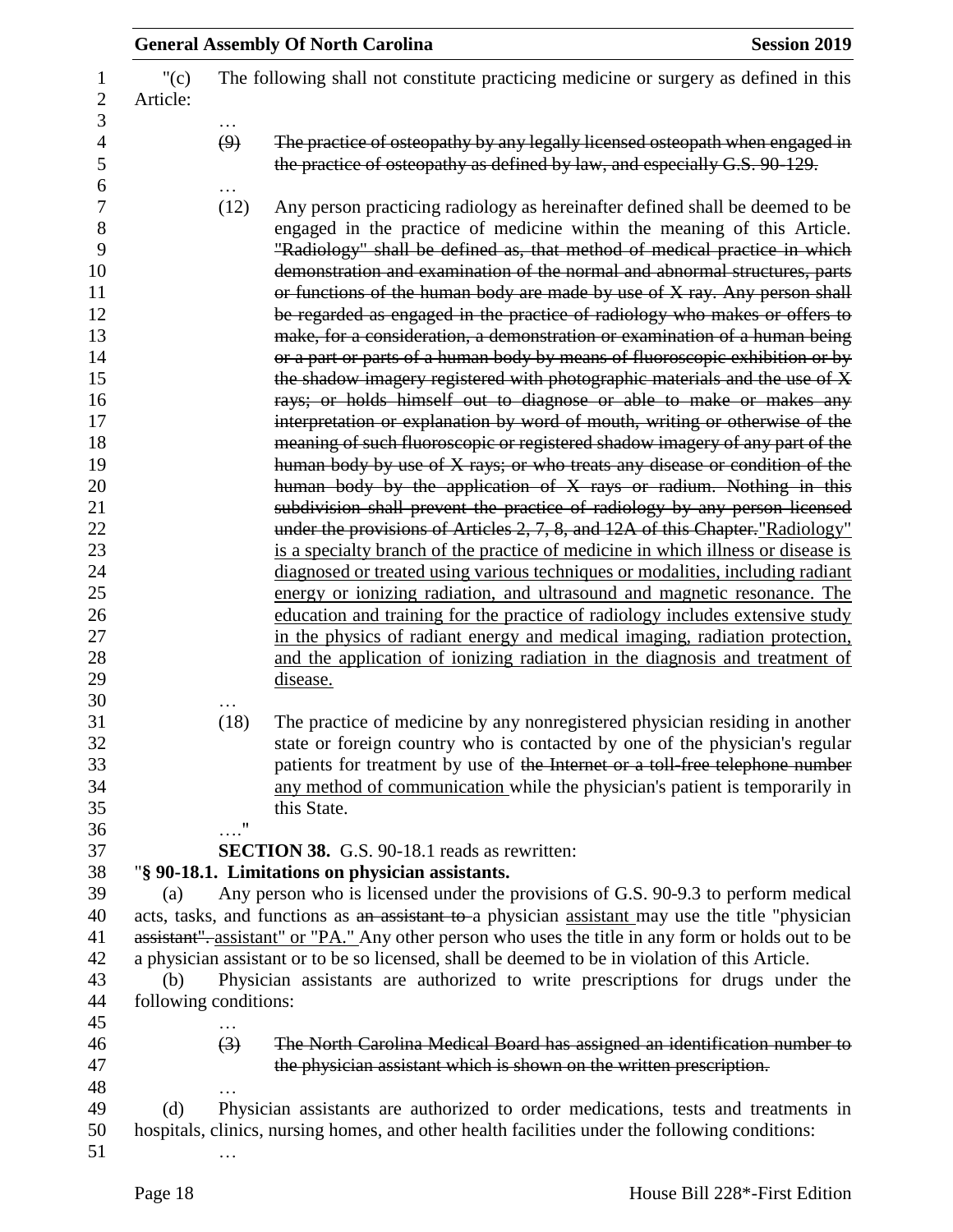|                       | <b>General Assembly Of North Carolina</b>                                                                                                                                                                                                                                                                                                                                                                                      | <b>Session 2019</b> |
|-----------------------|--------------------------------------------------------------------------------------------------------------------------------------------------------------------------------------------------------------------------------------------------------------------------------------------------------------------------------------------------------------------------------------------------------------------------------|---------------------|
| (4)                   | The hospital or other health facility has adopted a written policy, approved by<br>the medical staff after consultation with the nursing administration, policy<br>about ordering medications, tests, and treatments, including procedures for<br>verification of the physician assistants' orders by nurses and other facility<br>employees and such other procedures as are in the interest of patient health<br>and safety. |                     |
| (g)                   | Any person who is licensed under G.S. 90-9.3 to perform medical acts, tasks, and                                                                                                                                                                                                                                                                                                                                               |                     |
|                       | functions as an assistant to a physician assistant shall comply with each of the following:                                                                                                                                                                                                                                                                                                                                    |                     |
| (1)                   | Maintain a current and active license to practice in this State.                                                                                                                                                                                                                                                                                                                                                               |                     |
| (2)                   | Maintain an active registration with the Board.                                                                                                                                                                                                                                                                                                                                                                                |                     |
| (3)                   | Have a current Intent to Practice form filed with the Board.                                                                                                                                                                                                                                                                                                                                                                   |                     |
| $\ldots$ "            |                                                                                                                                                                                                                                                                                                                                                                                                                                |                     |
|                       | <b>SECTION 39.</b> G.S. 90-18.2 reads as rewritten:                                                                                                                                                                                                                                                                                                                                                                            |                     |
|                       | "§ 90-18.2. Limitations on nurse practitioners.                                                                                                                                                                                                                                                                                                                                                                                |                     |
| (a)                   | Any nurse approved under the provisions of $G.S. 90-18(14) - G.S. 90-18(c)(14)$ to                                                                                                                                                                                                                                                                                                                                             |                     |
|                       | perform medical acts, tasks or functions may use the title "nurse practitioner." Any other person                                                                                                                                                                                                                                                                                                                              |                     |
|                       | who uses the title in any form or holds out to be a nurse practitioner or to be so approved, shall                                                                                                                                                                                                                                                                                                                             |                     |
|                       | be deemed to be in violation of this Article.                                                                                                                                                                                                                                                                                                                                                                                  |                     |
| (b)                   | Nurse practitioners are authorized to write prescriptions for drugs under all of the                                                                                                                                                                                                                                                                                                                                           |                     |
| following conditions: |                                                                                                                                                                                                                                                                                                                                                                                                                                |                     |
| (1)                   | The North Carolina Medical Board and Board of Nursing have adopted                                                                                                                                                                                                                                                                                                                                                             |                     |
|                       | regulations developed by a joint subcommittee governing the approval of                                                                                                                                                                                                                                                                                                                                                        |                     |
|                       | individual nurse practitioners to write prescriptions with such limitations as                                                                                                                                                                                                                                                                                                                                                 |                     |
|                       | the boards may determine to be in the best interest of patient health and                                                                                                                                                                                                                                                                                                                                                      |                     |
|                       | safety;safety.                                                                                                                                                                                                                                                                                                                                                                                                                 |                     |
| (2)                   | The nurse practitioner has current approval from the boards; boards.                                                                                                                                                                                                                                                                                                                                                           |                     |
| (3)                   | The North Carolina Medical Board has assigned an identification number to                                                                                                                                                                                                                                                                                                                                                      |                     |
|                       | the nurse practitioner which is shown on the written prescription; and                                                                                                                                                                                                                                                                                                                                                         |                     |
| (4)                   | The supervising physician has provided to the nurse practitioner written                                                                                                                                                                                                                                                                                                                                                       |                     |
|                       | instructions about indications and contraindications for prescribing drugs and                                                                                                                                                                                                                                                                                                                                                 |                     |
|                       | a written policy for periodic review by the physician of the drugs prescribed.                                                                                                                                                                                                                                                                                                                                                 |                     |
| (5)                   | A nurse practitioner shall personally consult with the supervising physician                                                                                                                                                                                                                                                                                                                                                   |                     |
|                       | prior to prescribing a targeted controlled substance as defined in Article 5 of                                                                                                                                                                                                                                                                                                                                                |                     |
|                       | this Chapter when all of the following conditions apply:                                                                                                                                                                                                                                                                                                                                                                       |                     |
|                       | The patient is being treated by a facility that primarily engages in the<br>a.<br>treatment of pain by prescribing narcotic medications or advertises in                                                                                                                                                                                                                                                                       |                     |
|                       | any medium for any type of pain management services.                                                                                                                                                                                                                                                                                                                                                                           |                     |
|                       | The therapeutic use of the targeted controlled substance will or is<br>b.                                                                                                                                                                                                                                                                                                                                                      |                     |
|                       | expected to exceed a period of 30 days.                                                                                                                                                                                                                                                                                                                                                                                        |                     |
|                       | When a targeted controlled substance prescribed in accordance with this                                                                                                                                                                                                                                                                                                                                                        |                     |
|                       | subdivision is continuously prescribed to the same patient, the nurse                                                                                                                                                                                                                                                                                                                                                          |                     |
|                       | practitioner shall consult with the supervising physician at least once every 90                                                                                                                                                                                                                                                                                                                                               |                     |
|                       | days to verify that the prescription remains medically appropriate for the                                                                                                                                                                                                                                                                                                                                                     |                     |
|                       | patient.                                                                                                                                                                                                                                                                                                                                                                                                                       |                     |
| (c)                   | Nurse practitioners are authorized to compound and dispense drugs under the                                                                                                                                                                                                                                                                                                                                                    |                     |
| following conditions: |                                                                                                                                                                                                                                                                                                                                                                                                                                |                     |
| (1)                   | The function is performed under the supervision of a licensed pharmacist; and                                                                                                                                                                                                                                                                                                                                                  |                     |
| (2)                   | Rules and regulations of the North Carolina Board of Pharmacy governing                                                                                                                                                                                                                                                                                                                                                        |                     |
|                       | this function are complied with.                                                                                                                                                                                                                                                                                                                                                                                               |                     |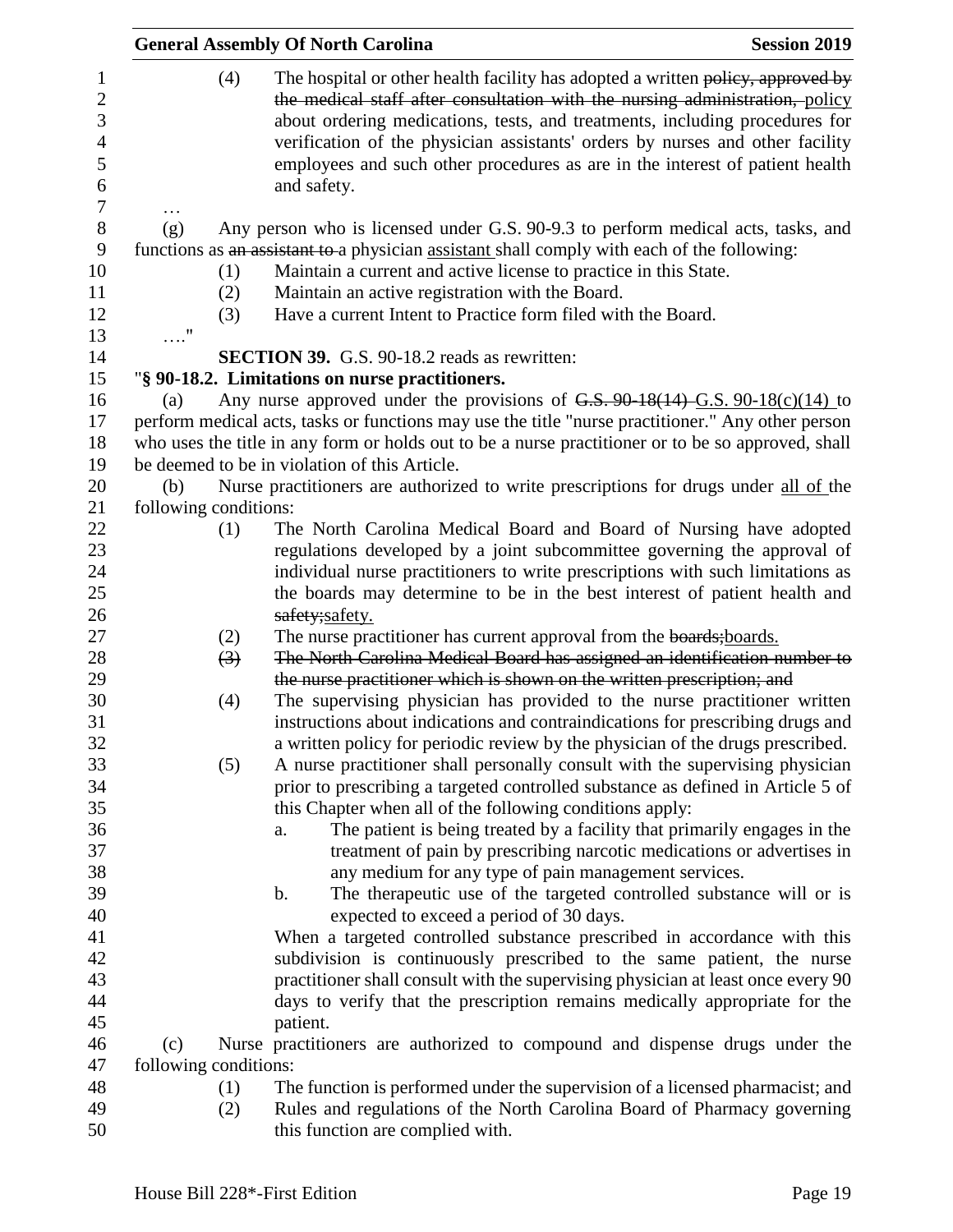|               |             | <b>General Assembly Of North Carolina</b>                                                                                                                                                                                                                                                                                                                                                                                                                                                                                                       | <b>Session 2019</b> |
|---------------|-------------|-------------------------------------------------------------------------------------------------------------------------------------------------------------------------------------------------------------------------------------------------------------------------------------------------------------------------------------------------------------------------------------------------------------------------------------------------------------------------------------------------------------------------------------------------|---------------------|
| (d)           | (1)         | Nurse practitioners are authorized to order medications, tests and treatments in<br>hospitals, clinics, nursing homes and other health facilities under all of the following conditions:<br>The North Carolina Medical Board and Board of Nursing have adopted<br>regulations developed by a joint subcommittee governing the approval of<br>individual nurse practitioners to order medications, tests and treatments with<br>such limitations as the boards may determine to be in the best interest of<br>patient health and safety; safety. |                     |
|               | (2)<br>(3)  | The nurse practitioner has current approval from the boards; boards.<br>The supervising physician has provided to the nurse practitioner written<br>instructions about ordering medications, tests and treatments, and when<br>appropriate, specific oral or written instructions for an individual patient, with<br>provision for review by the physician of the order within a reasonable time, as<br>determined by the Board, after the medication, test or treatment is ordered;<br>andordered.                                             |                     |
| $\ldots$ "    | (4)         | The hospital or other health facility has adopted a written policy, approved by<br>the medical staff after consultation with the nursing administration, about<br>ordering medications, tests and treatments, including procedures for<br>verification of the nurse practitioners' orders by nurses and other facility<br>employees and such other procedures as are in the interest of patient health<br>and safety.                                                                                                                           |                     |
|               |             | <b>SECTION 40.</b> G.S. 90-18.3 reads as rewritten:                                                                                                                                                                                                                                                                                                                                                                                                                                                                                             |                     |
|               |             | "§ 90-18.3. Physical Medical or physical examination by nurse practitioners and physician                                                                                                                                                                                                                                                                                                                                                                                                                                                       |                     |
|               | assistants. |                                                                                                                                                                                                                                                                                                                                                                                                                                                                                                                                                 |                     |
| (a)           |             | Whenever a statute or State agency rule requires that a medical or physical                                                                                                                                                                                                                                                                                                                                                                                                                                                                     |                     |
|               |             | examination shall be conducted by a physician, the examination may be conducted and the form                                                                                                                                                                                                                                                                                                                                                                                                                                                    |                     |
|               |             | signed by a nurse practitioner or a physician's physician assistant, and a physician need not be                                                                                                                                                                                                                                                                                                                                                                                                                                                |                     |
|               |             | present. Nothing in this section shall otherwise change the scope of practice of a nurse                                                                                                                                                                                                                                                                                                                                                                                                                                                        |                     |
|               |             | practitioner or a physician's physician assistant, as defined by G.S. 90-18.1 and G.S. 90-18.2,                                                                                                                                                                                                                                                                                                                                                                                                                                                 |                     |
|               |             |                                                                                                                                                                                                                                                                                                                                                                                                                                                                                                                                                 |                     |
| respectively. |             |                                                                                                                                                                                                                                                                                                                                                                                                                                                                                                                                                 |                     |
| $\ldots$ "    |             |                                                                                                                                                                                                                                                                                                                                                                                                                                                                                                                                                 |                     |
|               |             | <b>SECTION 41.</b> G.S. 90-18.7 is repealed.                                                                                                                                                                                                                                                                                                                                                                                                                                                                                                    |                     |
|               |             |                                                                                                                                                                                                                                                                                                                                                                                                                                                                                                                                                 |                     |
|               |             | PART II. PROFESSIONAL CORPORATION ACT.                                                                                                                                                                                                                                                                                                                                                                                                                                                                                                          |                     |
|               |             | <b>SECTION 42.</b> G.S. 55B-14(c) reads as rewritten:                                                                                                                                                                                                                                                                                                                                                                                                                                                                                           |                     |
| " $(c)$       |             | A professional corporation may also be formed by and between or among:                                                                                                                                                                                                                                                                                                                                                                                                                                                                          |                     |
|               | $\cdots$    |                                                                                                                                                                                                                                                                                                                                                                                                                                                                                                                                                 |                     |
|               | (6)         | A physician practicing anesthesiology and any combination of a physician                                                                                                                                                                                                                                                                                                                                                                                                                                                                        |                     |
|               |             | assistant, an anesthesiology assistant, or a certified nurse anesthetist to render                                                                                                                                                                                                                                                                                                                                                                                                                                                              |                     |
|               |             | anesthesia and related medical services that the respective stockholders are                                                                                                                                                                                                                                                                                                                                                                                                                                                                    |                     |
|               |             | licensed, certified, or otherwise approved to provide.                                                                                                                                                                                                                                                                                                                                                                                                                                                                                          |                     |
|               | $\ldots$ "  |                                                                                                                                                                                                                                                                                                                                                                                                                                                                                                                                                 |                     |
|               |             |                                                                                                                                                                                                                                                                                                                                                                                                                                                                                                                                                 |                     |
|               |             | PART III. EMERGENCY MEDICAL SERVICES ACT.                                                                                                                                                                                                                                                                                                                                                                                                                                                                                                       |                     |
|               |             | <b>SECTION 43.</b> G.S. 143-519(b) reads as rewritten:                                                                                                                                                                                                                                                                                                                                                                                                                                                                                          |                     |
| " $(b)$       |             | The Emergency Medical Services Disciplinary Committee shall consist of seven                                                                                                                                                                                                                                                                                                                                                                                                                                                                    |                     |
|               |             | members appointed by the Secretary of the Department of Health and Human Services to serve                                                                                                                                                                                                                                                                                                                                                                                                                                                      |                     |
|               |             | four-year terms. Two of the members shall be currently practicing local EMS physician medical                                                                                                                                                                                                                                                                                                                                                                                                                                                   |                     |
|               |             | directors. One member each shall be a current or former physician member of the North Carolina                                                                                                                                                                                                                                                                                                                                                                                                                                                  |                     |
|               |             | Medical Board, a current EMS administrator, a current EMS educator, and two currently                                                                                                                                                                                                                                                                                                                                                                                                                                                           |                     |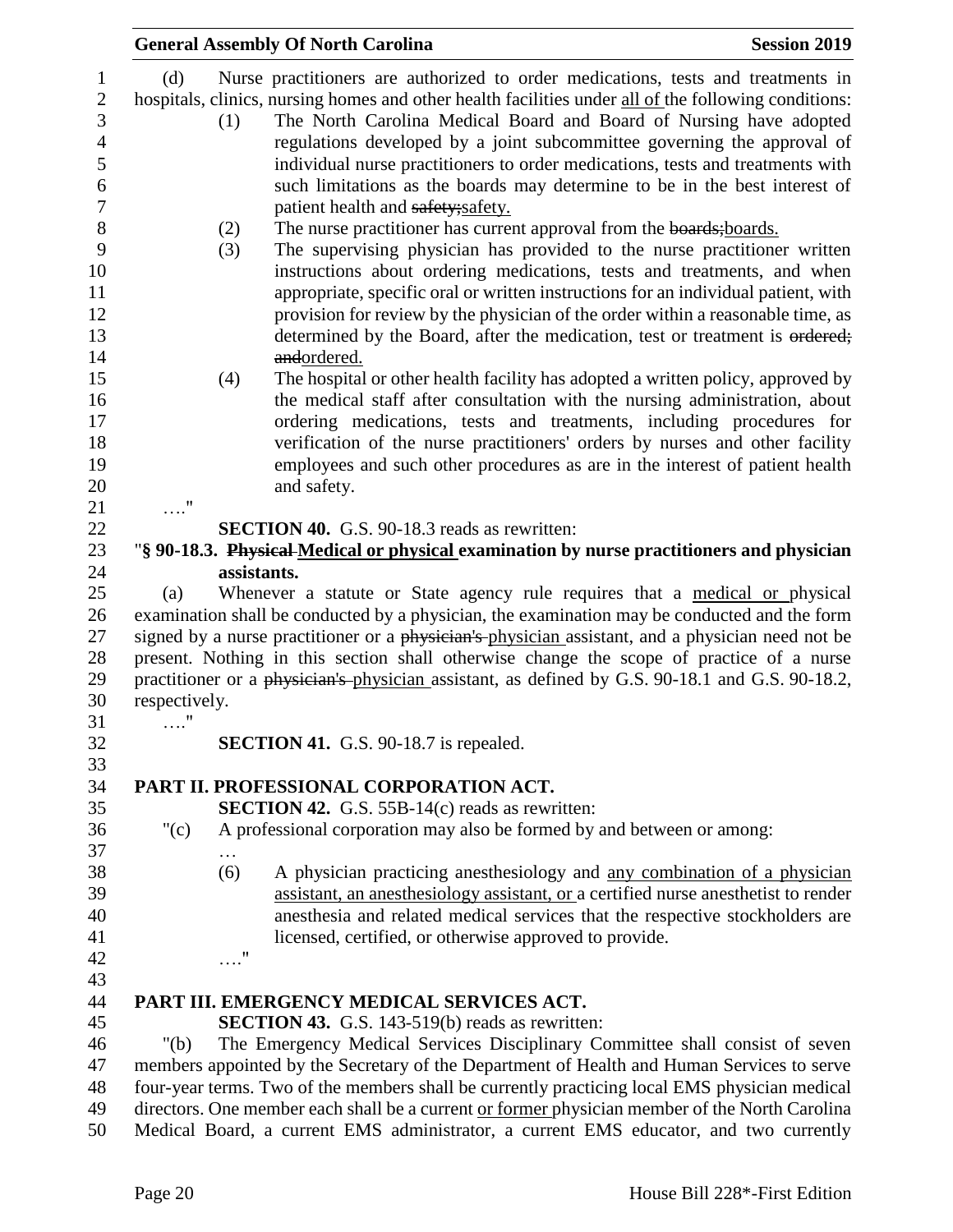practicing and credentialed EMS personnel, one of whom shall be an emergency medical technician-paramedic."

### **PART IV. COMPETENCY OF WITNESSES.**

**SECTION 44.** G.S. 8-53 reads as rewritten:

"**§ 8-53. Communications between physician health care provider and patient.**

7 No person, duly authorized to practice physic or surgery, under Article 1 of Chapter 90 of the General Statutes, shall be required to disclose any information which he may have acquired in attending a patient in a professional character, and which information was necessary to enable him to prescribe for such patient as a physician, or to do any act for him as a surgeon, and no such information shall be considered public records under G.S. 132-1. Confidential information obtained in medical records shall be furnished only on the authorization of the patient, or if deceased, the executor, administrator, or, in the case of unadministered estates, the next of kin. Any resident or presiding judge in the district, either at the trial or prior thereto, or the Industrial Commission pursuant to law may, subject to G.S. 8-53.6, compel disclosure if in his opinion disclosure is necessary to a proper administration of justice. If the case is in district court the judge shall be a district court judge, and if the case is in superior court the judge shall be a superior court judge."

## **PART V. MEDICAL RECORDS.**

**SECTION 45.** G.S. 90-411 reads as rewritten:

## "**§ 90-411. Record copy fee.**

 A health care provider may charge a reasonable fee to cover the costs incurred in searching, handling, copying, and mailing medical records to the patient or the patient's designated 25 representative. The maximum fee for each request shall be seventy-five cents (75 $\varphi$ ) per page for 26 the first 25 pages, fifty cents (50 $\varphi$ ) per page for pages 26 through 100, and twenty-five cents (25¢) for each page in excess of 100 pages, provided that the health care provider may impose a minimum fee of up to ten dollars (\$10.00), inclusive of copying costs. If requested by the patient or the patient's designated representative, nothing herein shall limit a reasonable professional fee charged by a physician for the review and preparation of a narrative summary of the patient's medical record. This section shall only apply with respect to liability claims for personal injury, and claims for social security disability, except that charges for medical records and reports related to claims under Article 1 of Chapter 97 of the General Statutes shall be governed by the fees established by the North Carolina Industrial Commission pursuant to G.S. 97-26.1. This section shall not apply to Department of Health and Human Services Disability Determination Services requests for copies of medical records made on behalf of an applicant for Social Security or Supplemental Security Income disability."

# **PART VI. RAPE AND OTHER SEX OFFENSES.**

 **SECTION 46.(a)** Article 7B of Chapter 14 of the General Statutes is amended by adding a new section to read:

|  |  |  | 42 "§ 14-27.33A. Sexual contact or penetration under pretext of medical treatment. |  |  |  |
|--|--|--|------------------------------------------------------------------------------------|--|--|--|
|  |  |  |                                                                                    |  |  |  |

| 43 | $\left( a\right)$ | Definitions. – The following definitions apply in this section:                   |
|----|-------------------|-----------------------------------------------------------------------------------|
| 44 |                   | Incapacitated. $- A$ patient's incapability of appraising the nature of a medical |
| 45 |                   | treatment, either because the patient is unconscious or under the influence of    |
| 46 |                   | an impairing substance, including but not limited to, alcohol, anesthetics,       |
| 47 |                   | controlled substances listed under Chapter 90 of the General Statutes, or any     |
| 48 |                   | other drug or psychoactive substance capable of impairing a person's physical     |
| 49 |                   | or mental faculties.                                                              |
| 50 |                   | Medical treatment Includes an examination or a procedure                          |

 $\frac{1}{2}$  Medical treatment. – Includes an examination or a procedure.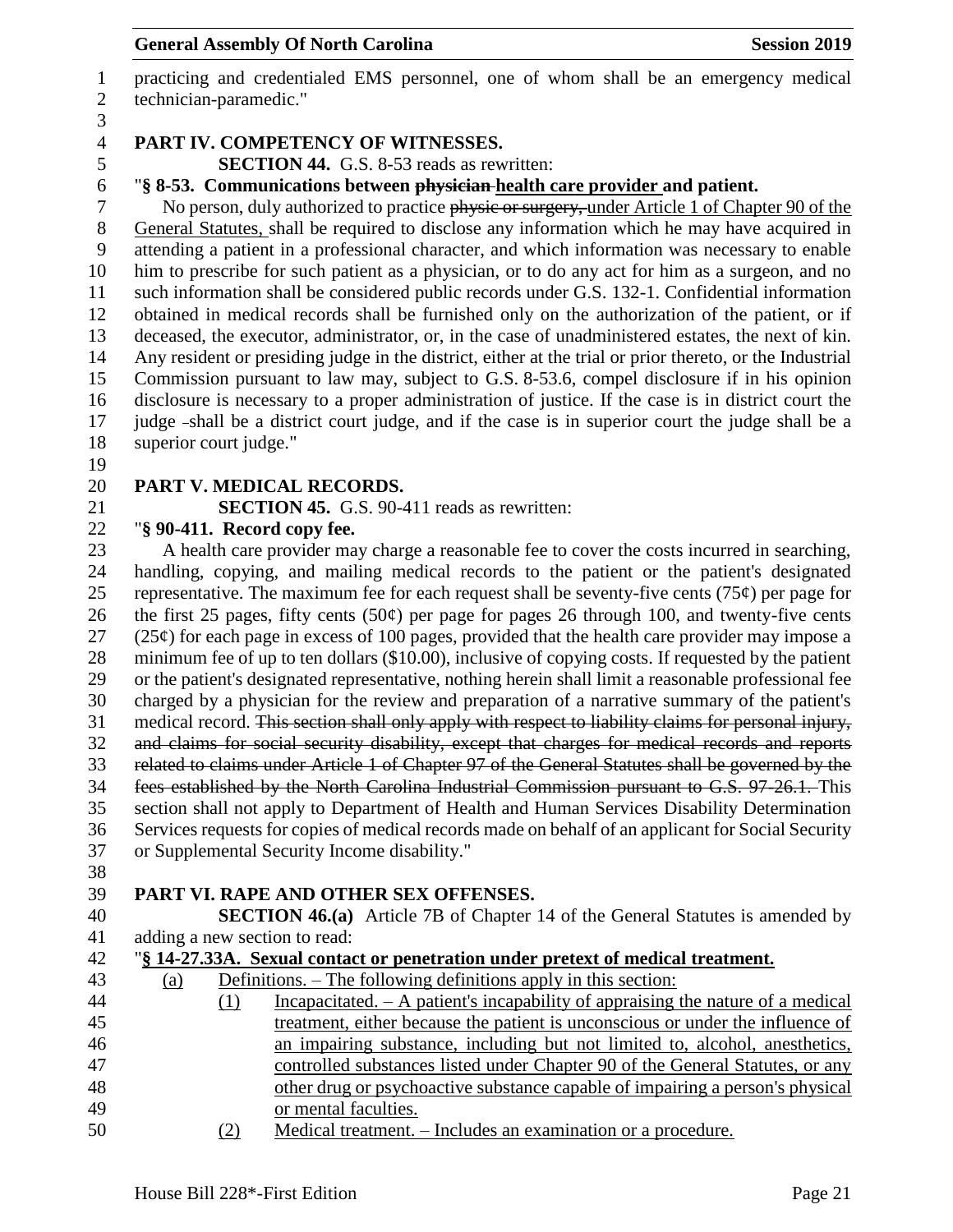|            |            | <b>General Assembly Of North Carolina</b>                                                                                                                                                                  | <b>Session 2019</b> |
|------------|------------|------------------------------------------------------------------------------------------------------------------------------------------------------------------------------------------------------------|---------------------|
|            | (3)        | Patient. $- A$ person who has undergone or is seeking to undergo medical                                                                                                                                   |                     |
|            |            | treatment.                                                                                                                                                                                                 |                     |
|            | (4)        | <u>Sexual contact. – The intentional touching of a person's intimate parts or the</u>                                                                                                                      |                     |
|            |            | intentional touching of the clothing covering the immediate area of the                                                                                                                                    |                     |
|            |            | person's intimate parts, if that intentional touching can reasonably be                                                                                                                                    |                     |
|            |            | construed as being for the purpose of sexual arousal or gratification, done for                                                                                                                            |                     |
|            |            | a sexual purpose, or done in a sexual manner.                                                                                                                                                              |                     |
|            | <u>(5)</u> | Sexual penetration. – Sexual intercourse, cunnilingus, fellatio, anal                                                                                                                                      |                     |
|            |            | intercourse, or any other intrusion, however slight, of any part of a person's                                                                                                                             |                     |
|            |            | body or of any object into the genital or anal openings of another person's                                                                                                                                |                     |
|            |            | body, regardless of whether semen is emitted, if that intrusion can reasonably                                                                                                                             |                     |
|            |            | be construed as being for the purpose of sexual arousal or gratification, done                                                                                                                             |                     |
|            |            | for a sexual purpose, or done in a sexual manner.                                                                                                                                                          |                     |
| (b)        |            | Offense; Penalty. – Unless the conduct is covered under some other provision of law                                                                                                                        |                     |
|            |            | providing greater punishment, a person who undertakes medical treatment of a patient is guilty                                                                                                             |                     |
|            |            | of a Class C felony if the person does either of the following in the course of that medical                                                                                                               |                     |
| treatment: |            |                                                                                                                                                                                                            |                     |
|            | (1)        | Represents to the patient that sexual contact between the person and the                                                                                                                                   |                     |
|            |            | patient is necessary or will be beneficial to the patient's health and induces the                                                                                                                         |                     |
|            |            | patient to engage in sexual contact with the person by means of the                                                                                                                                        |                     |
|            |            | representation.                                                                                                                                                                                            |                     |
|            | (2)        | Represents to the patient that sexual penetration between the person and the                                                                                                                               |                     |
|            |            | patient is necessary or will be beneficial to the patient's health and who                                                                                                                                 |                     |
|            |            | induces the patient to engage in sexual penetration with the person by means                                                                                                                               |                     |
|            |            | of the representation.                                                                                                                                                                                     |                     |
|            | (3)        | Engages in sexual contact with the patient while the patient is incapacitated.                                                                                                                             |                     |
|            | (4)        | Engages in sexual penetration with the patient while the patient is                                                                                                                                        |                     |
|            |            | incapacitated.                                                                                                                                                                                             |                     |
| (c)        |            | This section does not prohibit a person from being charged with, convicted of, or                                                                                                                          |                     |
|            |            | punished for any other violation of law that is committed by that person while violating this                                                                                                              |                     |
| section.   |            |                                                                                                                                                                                                            |                     |
| (d)        |            | The court may order a term of imprisonment imposed for a violation of this section                                                                                                                         |                     |
|            |            | to be served consecutively to a term of imprisonment imposed for any other crime, including any                                                                                                            |                     |
|            |            | other violation of law arising out of the same transaction as the violation of this section."                                                                                                              |                     |
|            |            | <b>SECTION 46.(b)</b> This section becomes effective December 1, 2019, and applies to                                                                                                                      |                     |
|            |            | offenses committed on or after that date.                                                                                                                                                                  |                     |
|            |            |                                                                                                                                                                                                            |                     |
|            |            | PART VII. DEATH CERTIFICATES.                                                                                                                                                                              |                     |
|            |            | <b>SECTION 47.</b> G.S. 130A-115 reads as rewritten:                                                                                                                                                       |                     |
|            |            | "§ 130A-115. Death registration.                                                                                                                                                                           |                     |
|            |            |                                                                                                                                                                                                            |                     |
|            |            | The medical certification shall be completed and signed by the physician in charge                                                                                                                         |                     |
| (c)        |            |                                                                                                                                                                                                            |                     |
|            |            | of the patient's care for the illness or condition which resulted in death, except when the death                                                                                                          |                     |
|            |            | falls within the circumstances described in G.S. 130A-383. In the absence of the physician or                                                                                                              |                     |
|            |            | with the physician's approval, the certificate may be completed and signed by an associate                                                                                                                 |                     |
|            |            | physician, a physician assistant in a manner consistent with G.S. 90-18.1(e1), a nurse practitioner                                                                                                        |                     |
|            |            | in a manner consistent with G.S. $90-18.2(e1)$ , the chief medical officer of the hospital or facility                                                                                                     |                     |
|            |            | in which the death occurred or a physician who performed an autopsy upon the decedent under                                                                                                                |                     |
|            |            |                                                                                                                                                                                                            |                     |
|            |            | the following circumstances: the individual has access to the medical history of the deceased; the<br>individual has viewed the deceased at or after death; and the death is due to natural causes. In the |                     |